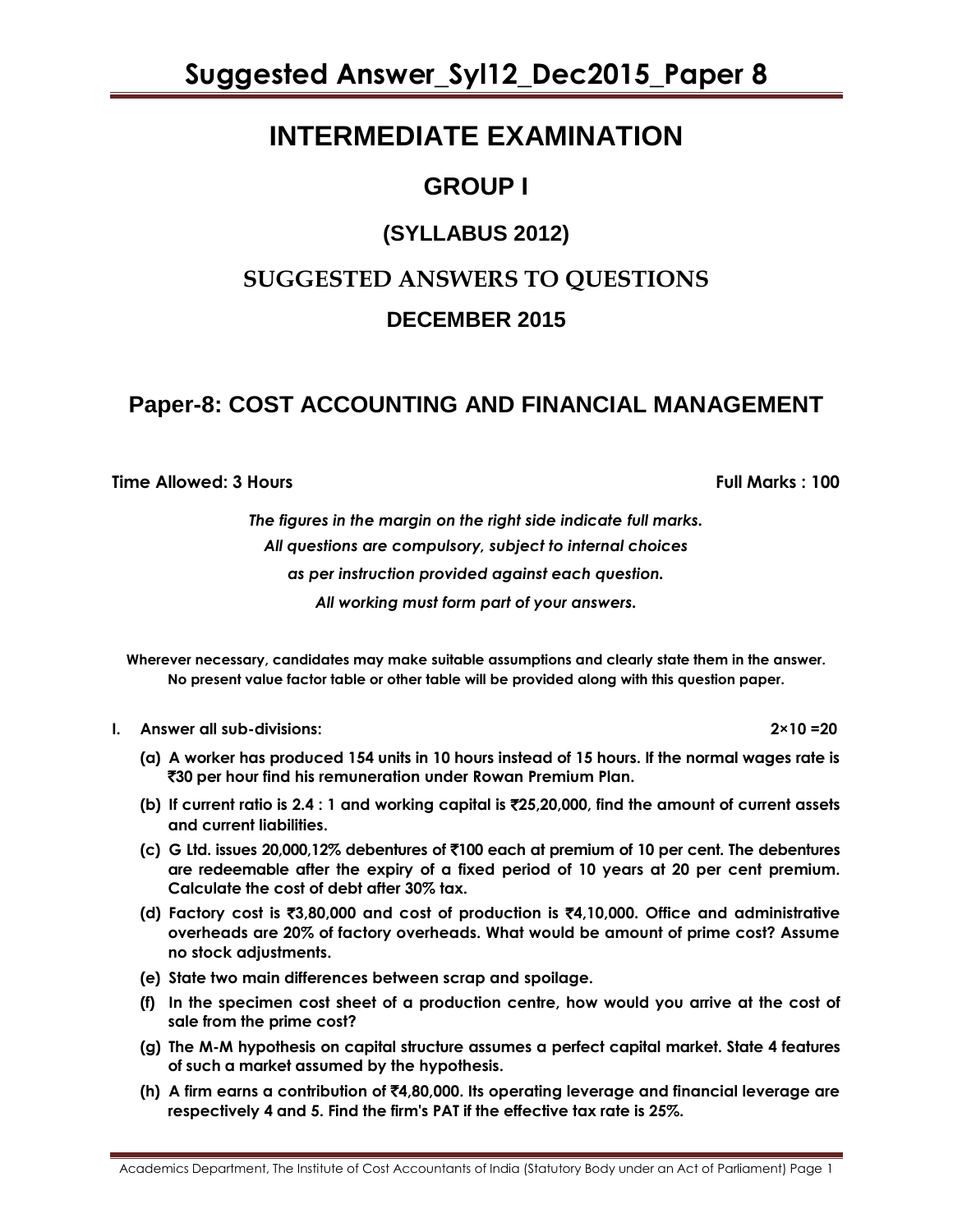**(i) If a factory worked 3 shifts/day for 365 days it can produce 8,03,000 units.**

**52 Sundays during the year are holidays. There are 12 festival holidays. Breakdown of machine normally happens for 6 days. Labour shortage/Inventory taking etc. consume 8 clays per annum. In the forthcoming year as well as in future, the market share of the company's product will be sufficient to demand only lesser quantities due to competition. Hence it is estimated that two shift working will be enough for the future. Determine the practical capacity and the normal capacity for the forthcoming year.**

**(j) An examination centre has many rooms. 800 students are allotted seats @ 50 students per room. Every room requires two invigilators at** `**2,000/- per invigilator.**

**Based on cost behavior, under which type of cost will you classify the invigilator costs, if the cost object is (i) an individual student (ii) a batch of 50 students?**

**Answer:**

**I. (a)** 

| Remuneration under Rowan Plan                                                                                         | ₹     |
|-----------------------------------------------------------------------------------------------------------------------|-------|
| Normal wages: 10 hrs $\times$ ₹ 30 =                                                                                  | 300   |
| Add: Bonus = $\frac{[H \times R + (S-H)]}{S} = \frac{10 \times (15-10)}{15} \times 30 =$<br>Where, $H =$ Hours worked | 1 O O |
| $S =$ Standard Hrs.                                                                                                   |       |
| and $R = Rate$ per Hour                                                                                               |       |
| Remuneration under Rowan Plan =                                                                                       |       |

**(b)** Let, Current liability be 'x' and current assets be 2.4x

Then, Working capital =  $2.4x - x = ₹25,20,000$  $X$  (Current liabilities) = ₹25,20,000/1.4 = ₹18,00,000 Current Assets =  $18,00,000 \times 2.4 = ₹43,20,000$ .

(c) 
$$
K_d = \frac{I(1-t) + \left(\frac{RV - NP}{N}\right)}{\left(\frac{RV + NP}{2}\right)} = \frac{12(1-0.3) + \left(\frac{120-110}{10}\right)}{\frac{120+110}{2}}
$$
  
= (8.4 + 1)/115 = 0.081739 or 8.1739%.

**(d)** Amount of office and administrative overheads =  $\bar{z}4,10,000 - 3,80,000 = 30,000$ Factory overheads =Office and Administrative Overhead/20% =  $\text{\textdegree{3}}30,000/20\%$  =  $\text{\textdegree{1}}1,50,000$ Prime Cost = ₹3,80,000 – ₹1,50,000 = ₹2,30,000.

**<sup>(</sup>e)** 

| Scrap                                                                             | Spoilage |
|-----------------------------------------------------------------------------------|----------|
| Incidental material residue in a process in small Damage due to defective working |          |
| <b>C</b> amounts                                                                  |          |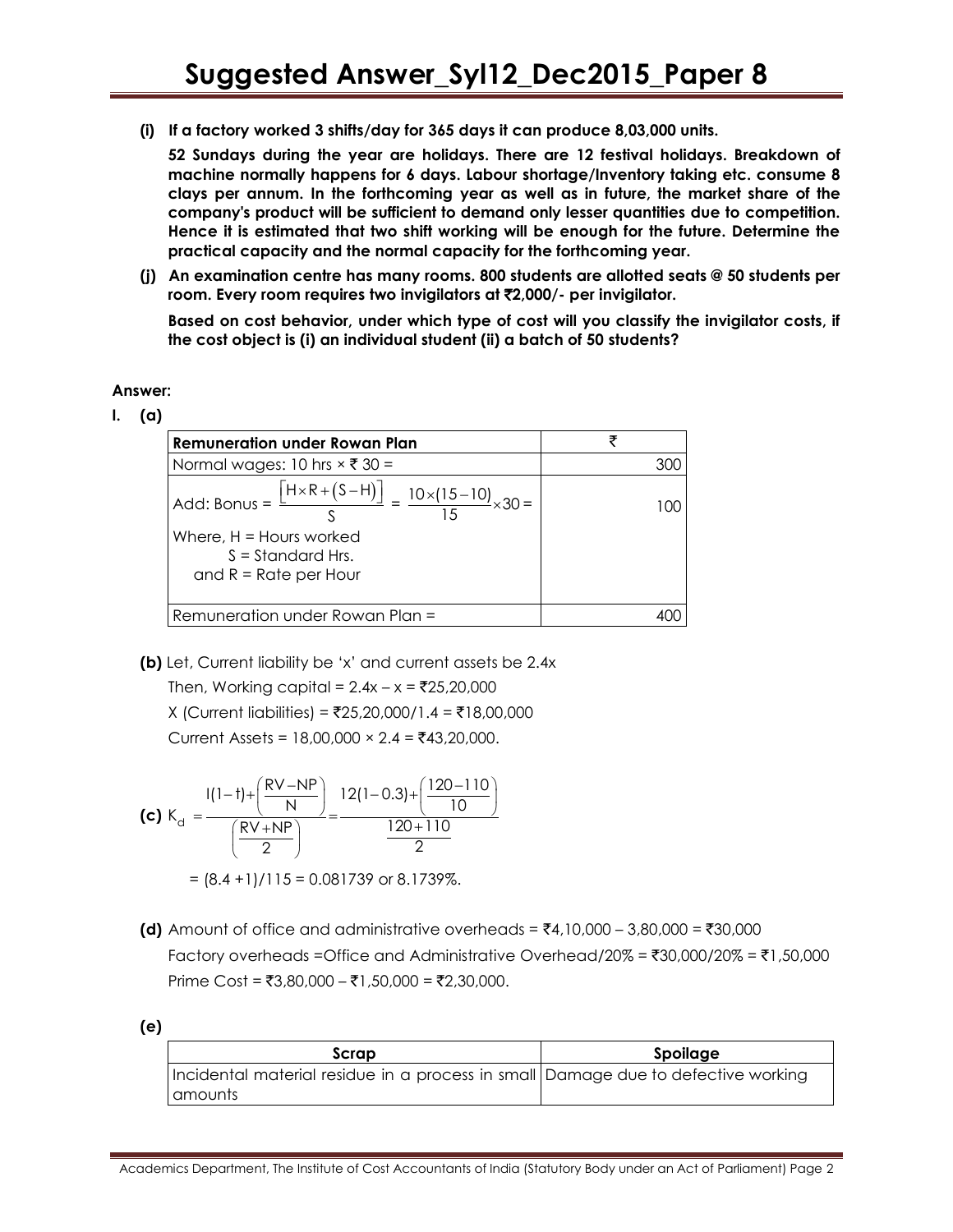| It has low market value                      | Market value can range from zero to<br>substantial portion of selling price                                                                                        |
|----------------------------------------------|--------------------------------------------------------------------------------------------------------------------------------------------------------------------|
| Normally involves material wastage           | involves wastage of Material,<br>lt.<br>Direct Expenses<br>and<br>Labour, Labour<br>Overheads up to point of spoilage.                                             |
| Scrap should always be physically available. | The components/materials are<br>damaged in such a way that they<br>cannot be bought back to normal<br>specifications by<br>repairs<br><b>or</b><br>reconditioning. |

#### **(f)**

|                                         | ₹            | ₹            |
|-----------------------------------------|--------------|--------------|
| <b>PRIME COST</b>                       |              | <b>XXXXX</b> |
| Add: Production Overheads               | <b>XXXXX</b> |              |
| Add: Opening Work in process            | <b>XXXXX</b> |              |
| Less: Closing Work in process           | <b>XXXXX</b> | <b>XXXXX</b> |
| FACTORY COST OR WORK COST<br>A          |              | <b>XXXXX</b> |
| Add: Administrative Overheads           |              | <b>XXXXX</b> |
| COST OF GOODS MANUFACTURED<br>B         |              | <b>XXXXX</b> |
| Add: Opening Stock of Finished Goods    | <b>XXXXX</b> |              |
| Less: Closing Stock of Finished Goods   | <b>XXXXX</b> | <b>XXXXX</b> |
| COST OF FINISHED GOODS SOLD<br>⊂        |              | <b>XXXXX</b> |
| Add: Selling and Distribution Overheads |              | <b>XXXXX</b> |
| COST OF GOODS SOLD<br>D                 |              | <b>XXXXX</b> |

**(g)** The features of the capital markets assumed by MM hypothesis are:

- (i) Investors are free to buy and sell securities.
- (ii) They can borrow funds without restriction at the same to me as the firms do.
- (iii) Investors behave rationally.
- (iv) They are well informed.
- (v) These are no transaction costs.
- (vi) There is no transaction cost
- (vii) Dividend Policy has no effect on the firm's Cost of Equity.

**(h)** Combined Leverage = Operating Leverage × Financial Leverage = 4×5 = 20 Combined leverage = Contribution/ EBT EBT = Contribution/Combined Leverage =  $\overline{(}4,80,000/20)$  =  $\overline{(}24,000)$  $PATH = EBT \times (1 - Tax rate) = 24,000 \times (1 - 0.25) = ₹18,000.$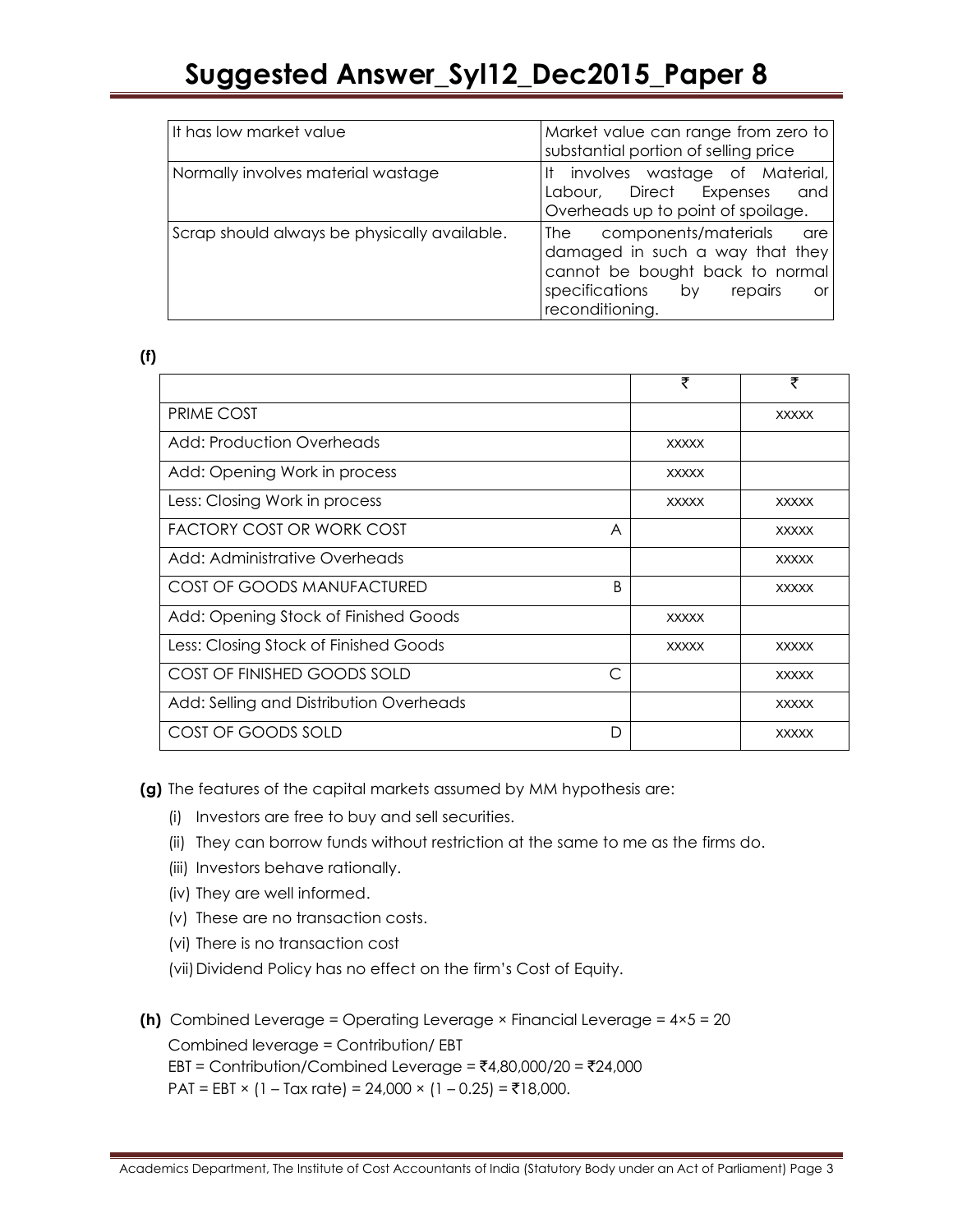**(i)** Theoretical Capacity = 8,03,000 (based on 365 days)

Practical Capacity =  $\frac{1000(121+2+0+0)j}{365} \times 8,03,000 = 6,31,400$ units  $\frac{[365 - (52 + 12 + 6 + 8)]}{245} \times 8,03,000 =$ 

Thus Practical capacity is about 78.63% of theoretical Capacity.

Normal Capacity is based on long term sales expectancy

 $= 2$  shifts  $\times \frac{0.3488}{3}$  shifts  $\frac{6,31,400}{2}$  = 4,20,933 units.

**(j)** If the cost object is an individual student, invigilator cost is Fixed Cost.

If batch of 50 is cost object then, invigilator cost is Variable Cost.

#### **II. Answer any three sub-divisions from (a) to (d): 16×3=48**

- **(a) (1) A Ltd. was ordering (in economic order quantities) (EOQ) its raw material RM at a price of**  `**750 per unit. The average annual consumption was 18000 units. Carrying cost was 20% of average inventory and the ordering cost was** `**1500 per order. A Ltd. wants to move towards the Just-In-Time system and the new policy proposes as follows: the average number of units held in stock will be 100 units; ordering cost per order will be** `**1510; carrying cost will be 20% of average inventory. However the purchase price will increase. The total new ordering cost will be 9 times the new carrying cost.**
	- **(i) What was the EOQ before the new policy?**
	- **(ii) Calculate the inventory turnover ratio before and after the new policy.**
	- **(iii) How much is the increase in purchase price under the new policy? Compare the two policies regarding raw material management and offer your comments. 3+4+5=12**
	- **(2) In each of the following independent situations, state with a brief reason, the method of overhead absorption you would recommend as a Cost Accountant:**
		- **(i) Product: hand crafted statues for corporate gifts**

| ₹/unit                 |       |
|------------------------|-------|
| Material               | 360   |
| Direct labour          | 300   |
| <b>Direct Expenses</b> | 120   |
| Selling price          | 1,000 |

**(ii) Product: Mass- manufactured 10mm bearings, produced by stamping machines. Bearings of varying sizes are mass- manufactured by the factory.**

|                        | ₹/unit |  |
|------------------------|--------|--|
| Material               | 80     |  |
| Direct labour          | 15     |  |
| <b>Direct Expenses</b> | 20     |  |
| Selling price          | 250    |  |

**Answer:**

**2+2=4**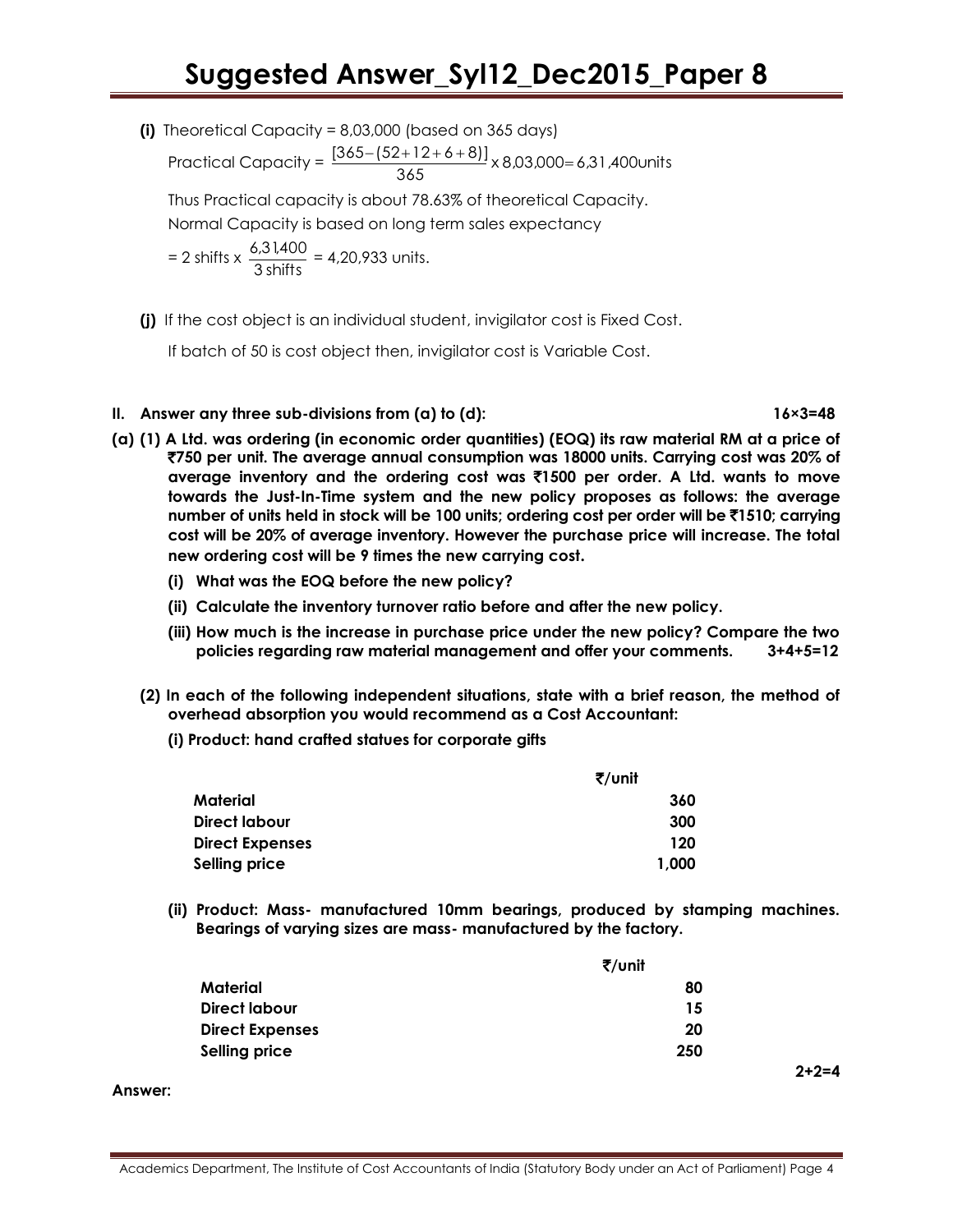#### **II. (a) (1)**

(i) Let, 'q' be the EOQ.

At EOQ, Ordering cost = Carrying cost 2  $\frac{1}{\alpha}$  x 1,500 = 750 x 20% x  $\frac{q}{2}$  $\frac{18,000}{2}$  x 1,500 =  $q^2 = \frac{10,000 \times 1000}{750 \times 20\%}$ 18,000 x 1500 x 2

 $q = 600$ 

Therefore, before the new policy the EOQ was 600 units.

(ii) Inventory turnover ratio =  $\frac{\cos\theta}{\cos\theta}$ <br>Averageinventory Costofgoodssold Before the new policy =  $\frac{10,000 \times 750}{600} = \frac{10,000}{300} = 60$  times 18,000  $\frac{88}{2}$  x 750 600  $\frac{18,000 \times 750}{1000} = \frac{18,000}{200} =$ After the new policy =  $\frac{10,000 \times 750}{100 \times 750} = \frac{10,000}{100} = 180$  times 18,000 100 x 750  $\frac{18,000 \times 750}{100} = \frac{18,000}{100} =$ 

(iii) Let 'X' be the new purchase price

As per the question,

9 (20% x 100 x X) = (18,000/200) x 1510 [assuming the EOQ = 100 x 2 = 200 units] Or,  $180 X = 1,35,900$ Or,  $X = 755$ Therefore, increase in purchase price is  $\bar{z}$  5 p.u.

#### **Comparison of policies**

| <b>Particulars</b> | Computation                       | Old policy  | New policy  |
|--------------------|-----------------------------------|-------------|-------------|
| Purchase cost      | 18,000 x 750                      | 1,35,00,000 |             |
|                    | 18,000 x 755                      |             | 1,35,90,000 |
| Ordering cost      | $(18,000 \div 600) \times 1500$   | 45,000      |             |
|                    | $(18000 \div 200) \times 1510$    |             | 1,35,900    |
| Carrying cost      | 20% of $(600 \div 2) \times 750$  | 45,000      |             |
|                    | 20 % of $(200 \div 2) \times 755$ |             | 15,100      |
| Total              |                                   | 1,35,90,000 | 1,37,41,000 |

As the total cost is more in case of new policy, inventory management should be as per EOQ method.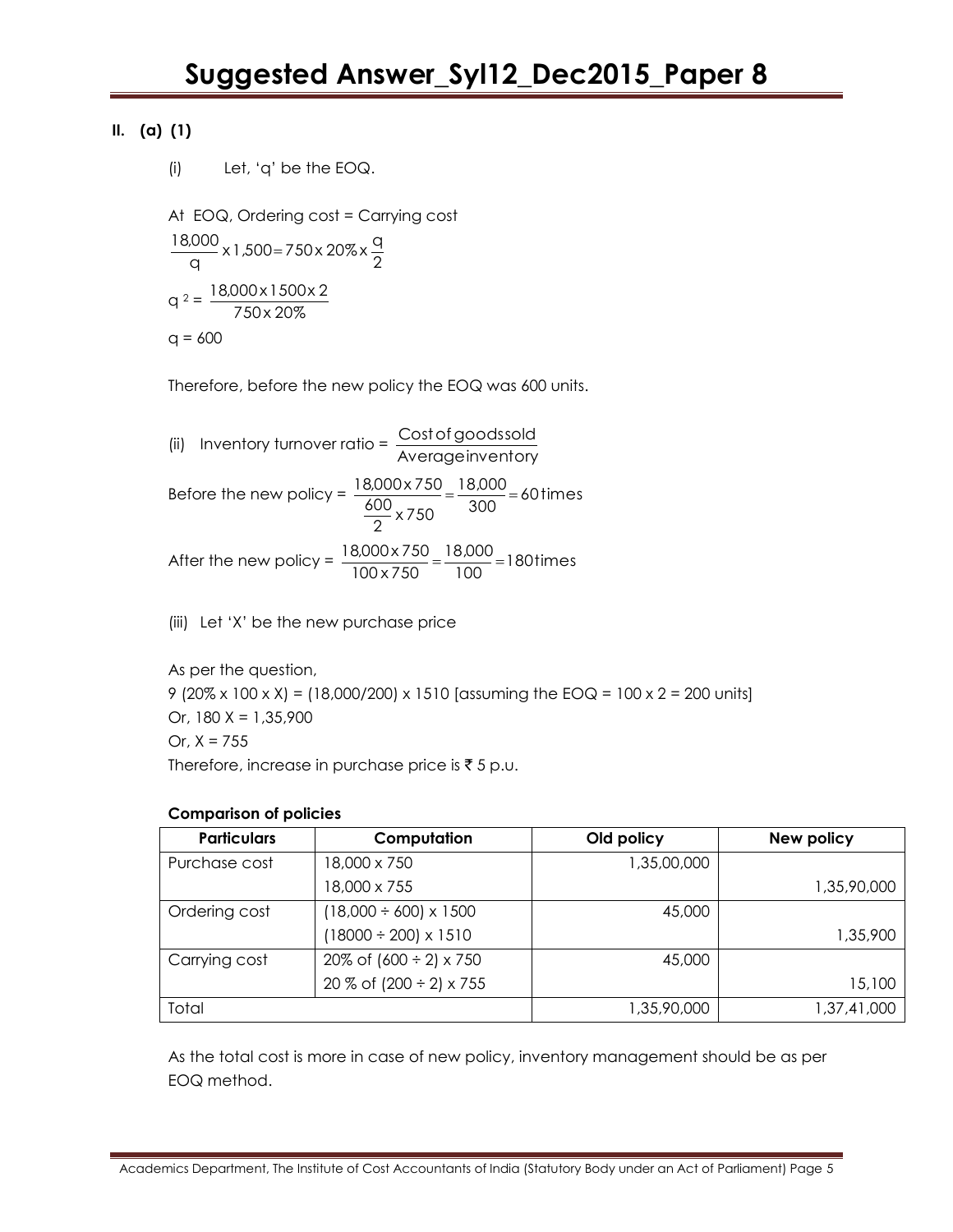#### **II. (a)(2) Methods of Overhead Absorption:**

- ❖ Percentage of Prime Cost
	- $\triangleright$  Here, the product is standard one and Direct Material and Direct Labour costs are not varying much.
- \* It is Mass Manufacturing by Machines.
	- $\triangleright$  It should be on the basis of Machine Hour Rate.

#### **(b) PQ Ltd. wishes to use standard costing system to report variances to the Management.**

#### **The following data is given:**

**Nature of Product: Single product PQ, an electronic component, produced by manual assembly of purchased parts.**

**The following persons are involved in production:**

| Category   | <b>Details</b>                                           |
|------------|----------------------------------------------------------|
| <b>IDW</b> | Direct workers involved in the assembly.                 |
| <b>PA</b>  | Production Assistants who are helpers in the shop floor. |
| l SS       | Supervisory staff in the production shop floor.          |
| <b>IOS</b> | <b>Office staff exclusively meant for production.</b>    |

| <b>Other Information</b> |                                                                                    |  |  |
|--------------------------|------------------------------------------------------------------------------------|--|--|
| Shift:                   | Single shift from 9-00 a.m. to 5-00 p.m.                                           |  |  |
| Tea breaks:              | 15 minutes pre-lunch                                                               |  |  |
|                          | 15 minutes post-lunch                                                              |  |  |
| Lunch:                   | l1 hour                                                                            |  |  |
|                          | Waiting time for spares, parts, etc. 2 hours / week (on an average 20 minutes/day) |  |  |

**Normally, according to past average, 5 units of PQ are finished by a direct worker during one shift.**

**The details for labour pay- outs are as follows:**

|                                                                                            | <b>DW</b> | PA           | SS           | <b>OS</b>         |
|--------------------------------------------------------------------------------------------|-----------|--------------|--------------|-------------------|
| No. of persons                                                                             | 35        | 4            |              | 2                 |
| <b>Basic pay</b>                                                                           | ₹75/hour  | ₹ 300/ shift | ₹800/ shift  | ₹35,000/<br>month |
| Leave Travel Assistance<br>(per annum per person)                                          | ₹ 10,000  | ₹8,000       | ₹20,000      | ₹25,000           |
| Rates of pay on holidays<br>(2 holidays per month other than)<br>Sundays)                  | ₹100/hour | ₹500/ shift  | ₹1,000/shift | ₹2,000/ day       |
| Attendance bonus for attendance<br>of 80% or more no. of days.<br>Flat rate ₹/person/month | 2,000     | 1,500        | 3,000        | 4,000             |

**The factory works on all holidays other than Sundays. Assume all the 52 Sundays are holidays and are weekly offs. 80% of the DW category get the attendance bonus, while in other categories, all the persons get the bonus.**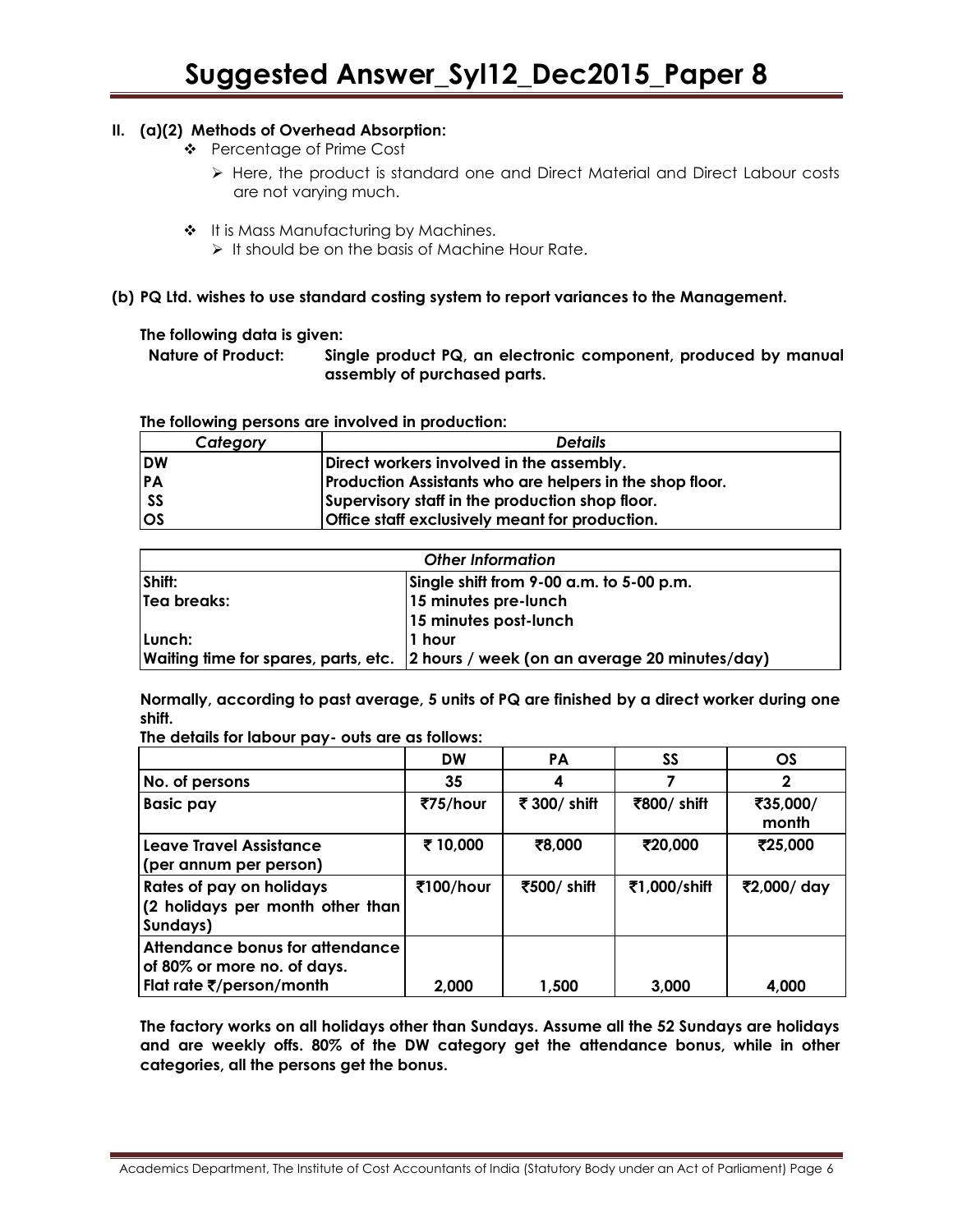- **(i) For the DW category, arrive at the standard labour cost per unit and the standard number of direct labour hours per unit of PQ to enable periodic reporting and corrective action by comparing variances.**
- **(ii) What amounts, on an annual basis, as per cost Accounting Standards would you show under Direct Labour, Works Overhead, Administrative Overhead or charge directly to the P&L A/c?**

**(Show workings per week x 52 weeks per annum). 4+12=16**

#### **Answer:**

#### **II. (b)**

(i) Hours per week =  $8 \times 6 = 48$ . Average no. of products =  $5 \times 6 = 30$ . DW hours paid =  $\overline{575}$ /hr × 48 hrs/week =  $\overline{53}$ ,600. Standard DW hrs/ unit of production =  $\frac{48}{11}$  $\frac{48}{30}$  = 1 hrs 36 min. per piece or,  $\frac{8 \text{ hrs}}{5 \text{ pc}}$  $\frac{0+13}{5}$  = 1.6 hrs/ piece. Standard Direct Labour Cost/ unit =  $\frac{$3,600}{200}$  $\frac{3000}{30}$  = ₹120 / unit or, 1.6 × ₹75 = ₹120.

**Note:** Tea-break, normal waiting time for job should be part of the standard time.

**A.** Assuming that Production Assistants as Direct workers and Rates of pay for holidays is inclusive of basic wages:

**Amounts in ₹** 

| <b>Particulars</b>     | DW                                                                 | PA                         | <b>SS</b>                                                                                                | $\overline{\text{OS}}$                  |
|------------------------|--------------------------------------------------------------------|----------------------------|----------------------------------------------------------------------------------------------------------|-----------------------------------------|
| No. of                 | 35                                                                 | 4                          | 7                                                                                                        | $\mathcal{P}$                           |
| persons                |                                                                    |                            |                                                                                                          |                                         |
| <b>Basic Pay</b>       |                                                                    |                            |                                                                                                          |                                         |
| Per week               | 75/hr $\times$ 8 hrs/day $\times$ 6                                | $300$ /day $\times$ 6 days | 800/day $\times$ 6 days $\times$                                                                         | $35,000/m \times 2 OS =$                |
| Amount in ₹            | days/ week $\times$ 35 DW                                          | $× 4$ pa = 7,200           | $7$ SS = 33,600                                                                                          | 70,000                                  |
|                        | $= 1,26,000$                                                       |                            |                                                                                                          |                                         |
| Per annum              | $1,26,000 \times 52$ weeks =                                       | $7,200 \times 52$ weeks =  | $33,600 \times 52$ weeks                                                                                 | $70,000 \times 12 \text{ m} =$          |
| Amount in $\bar{\tau}$ | 65,52,000 (Direct                                                  | 3,74,400 (Direct           | $= 17,47,200$                                                                                            | 8,40,000                                |
|                        | Labour)                                                            | Labour))                   | (Production                                                                                              | (Administration                         |
|                        |                                                                    |                            | Overhead)                                                                                                | Overhead)                               |
| <b>LTA</b>             | $10,000 \times 35 = 3,50,000$                                      | $8,000 \times 4 = 32,000$  | $20,000 \times 7 =$                                                                                      | $25,000 \times 2 = 50,000$              |
|                        | Amount in ₹ (Direct Labour)                                        | (Direct Labour)            | 1,40,000                                                                                                 | (Administration                         |
|                        |                                                                    |                            | (Production                                                                                              | Overhead)                               |
|                        |                                                                    |                            | Overhead)                                                                                                |                                         |
| <b>Holiday</b>         | $(100-75) \times 8$ hrs/day $\times$                               | $(500-300)/day \times 2$   |                                                                                                          | (1,000-800)/day × 2 2,000/day × 2 days/ |
| Premium                | 2 days/m $\times$ 12 m $\times$ 35 days/m $\times$ 12 m $\times$ 4 |                            | $\frac{1}{\text{days/m}} \times 12 \text{m} \times 7 \text{ m} \times 12 \text{m} \times 20 \text{ s} =$ |                                         |
| Amount in $\bar{\tau}$ | $DW = 1,68,000$                                                    | $PA = 19,200$              | $SS = 33,600$                                                                                            | 96,000                                  |
|                        | (Production                                                        | (Production                | (Production                                                                                              | (Administration                         |
|                        | Overhead)                                                          | Overhead)                  | Overhead)                                                                                                | Overhead)                               |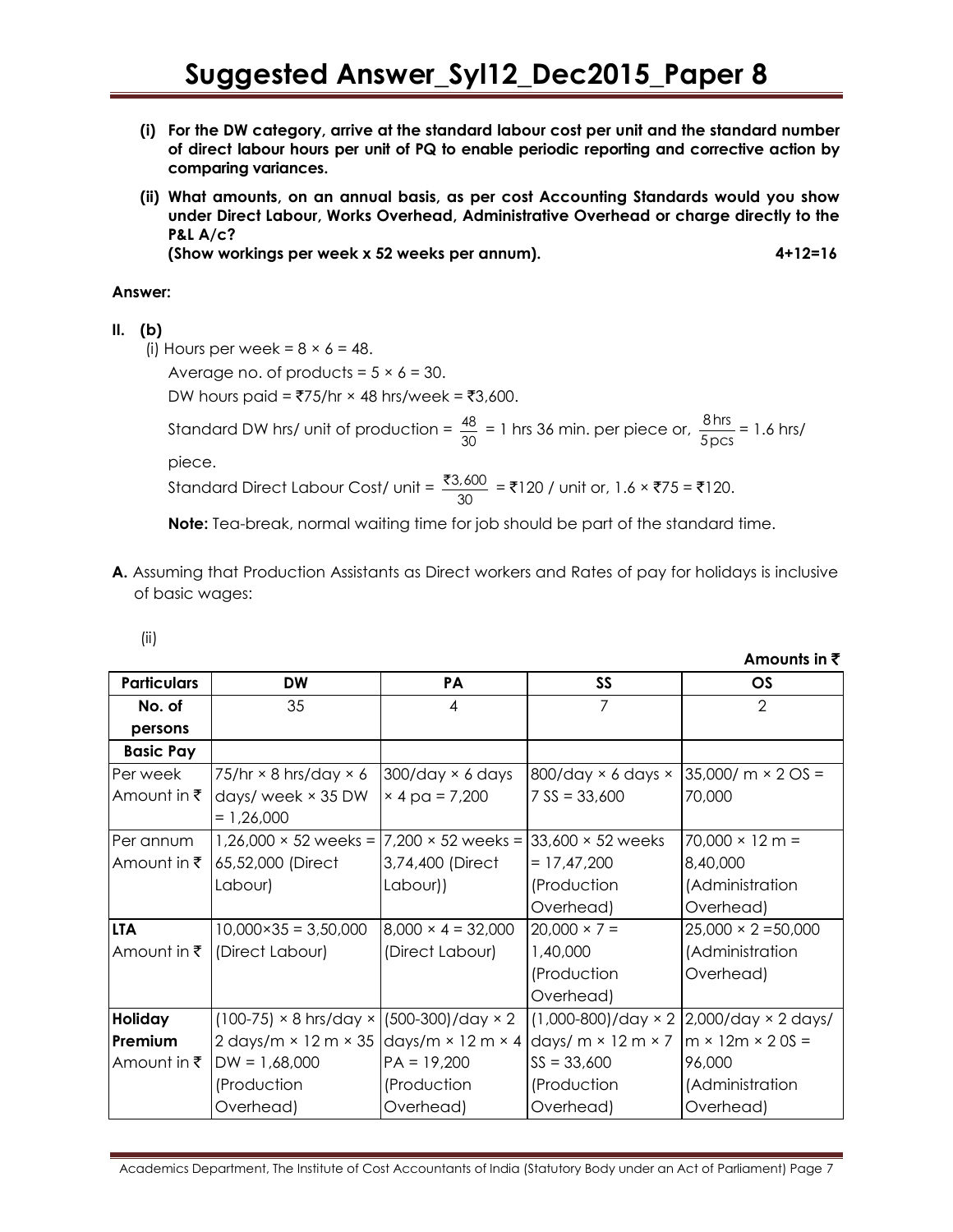|              | <b>Attendance</b> $ 2,000 \times 12 \text{ m} \times 80\% \text{ of }  1,500 \times 12 \text{ m} \times 4$ |               | $3,000 \times 12m \times 7$ SS | $4,000 \times 12 \text{ m} \times 2 \text{ OS}$ |
|--------------|------------------------------------------------------------------------------------------------------------|---------------|--------------------------------|-------------------------------------------------|
| <b>Bonus</b> | $135 \text{ DW} = 6.72.000$                                                                                | $PA = 72,000$ | $= 2,52,000$                   | $= 96,000$                                      |
|              | Amount in ₹   (Production                                                                                  | (Production   | <b>Production</b>              | (Administration                                 |
|              | Overhead)                                                                                                  | Overhead)     | Overhead)                      | Overhead)                                       |

| <b>Particulars</b> |                         | Direct Labour ₹ | Production Overhead ₹ | <b>Administration Overhead ₹</b> |
|--------------------|-------------------------|-----------------|-----------------------|----------------------------------|
| <b>Basic Pay</b>   |                         |                 |                       |                                  |
| <b>DW</b>          |                         | 65,52,000       |                       |                                  |
| PA                 |                         | 3,74,400        |                       |                                  |
| SS                 |                         |                 | 17,47,200             |                                  |
| OS                 |                         |                 |                       | 8,40,000                         |
|                    | <b>LTA</b>              |                 |                       |                                  |
| DW                 |                         | 3,50,000        |                       |                                  |
| PA                 |                         | 32,000          |                       |                                  |
| SS                 |                         |                 | 1,40,000              |                                  |
| OS                 |                         |                 |                       | 50,000                           |
|                    | <b>Holiday Premium</b>  |                 |                       |                                  |
| <b>DW</b>          |                         |                 | 1,68,000              |                                  |
| PA                 |                         |                 | 19,200                |                                  |
| SS                 |                         |                 | 33,600                |                                  |
| OS                 |                         |                 |                       | 96,000                           |
|                    | <b>Attendance bonus</b> |                 |                       |                                  |
| DW                 |                         |                 | 6,72,000              |                                  |
| PA                 |                         |                 | 72,000                |                                  |
| SS                 |                         |                 | 2,52,000              |                                  |
| OS                 |                         |                 |                       | 96,000                           |
|                    | Total                   | 73,08,400       | 31,03,800             | 10,82,000                        |

#### **ALTERNATIVELY:**

**B.** Assuming that Production Assistants as Direct workers and Rates of pay for holidays is exclusive of basic wages:

(ii)

**Amounts in** `

| <b>Particulars</b> | DW                               | PА                         | SS                                                   | OS                              |
|--------------------|----------------------------------|----------------------------|------------------------------------------------------|---------------------------------|
| No. of persons     | 35                               |                            |                                                      |                                 |
| <b>Basic Pay</b>   |                                  |                            |                                                      |                                 |
| Per week           | $175/hr \times 8 hrs/day \times$ | $300$ /day $\times$ 6 days | 800/day × 6 days × 7                                 | $35,000/m \times 2 OS =$        |
| Amount in ₹        | 6 days/week $\times$ 35          | $\times$ 4 PA = 7,200      | $SS = 33,600$                                        | 70,000                          |
|                    | $DW = 1,26,000$                  |                            |                                                      |                                 |
| IPer annum         | 1,26,000×52 weeks                |                            | $7,200 \times 52$ weeks = $33,600 \times 52$ weeks = | $170,000 \times 12 \text{ m} =$ |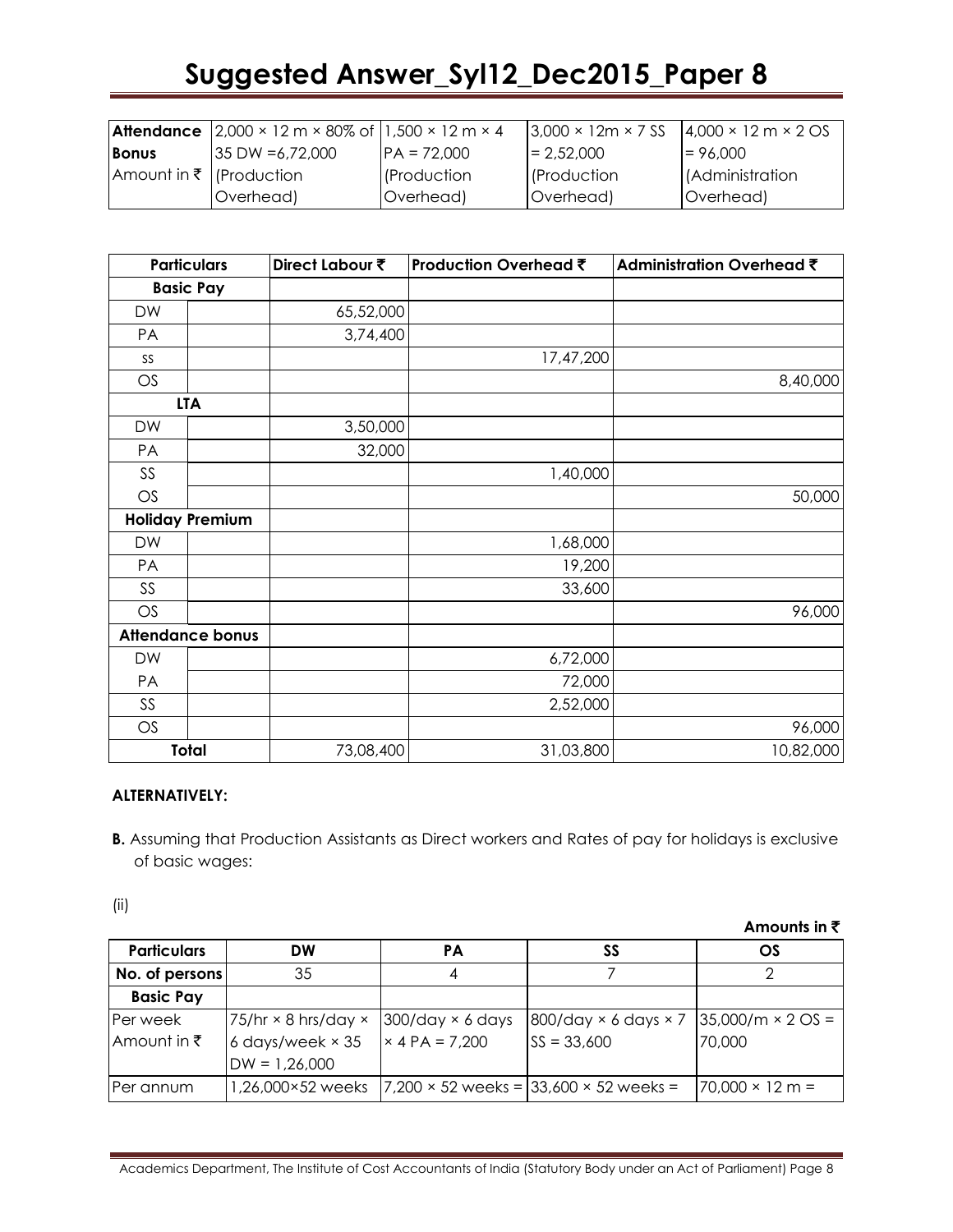| Amount in ₹            | $= 65,52,000$ (Direct                   | 3,74,400 (Direct                     | 17,47,200 (Production 8,40,000)  |                                      |
|------------------------|-----------------------------------------|--------------------------------------|----------------------------------|--------------------------------------|
|                        | Labour)                                 | Labour)                              | Overhead)                        | (Administration                      |
|                        |                                         |                                      |                                  | Overhead)                            |
| <b>LTA</b>             | $10,000 \times 35 =$                    | $8,000 \times 4 = 32,000$            | $20,000 \times 7 = 1,40,000$     | $25,000 \times 2 = 50,000$           |
| Amount in $\bar{\tau}$ | 3,50,000                                | (Direct Labour)                      | (Production                      | (Administration                      |
|                        | (Direct Labour)                         |                                      | Overhead)                        | Overhead)                            |
| Holiday                | 75/hr $\times$ 8 hrs/day $\times$       | $300$ /day $\times$ 2 days           | $800$ /day × 2day/m ×            | $2,000 / day \times 2$               |
| Premium                | 2 days/m $\times$ 12 m $\times$         | $/m \times 12 m 4 PA =$              | $12m \times 7SS = 1,34,400$      | days/m $\times$ 12m $\times$ 2       |
| Amount in $\bar{\tau}$ | $35\text{ DW} = 5,04,000$               | 28,800 (Direct                       | (Production                      | $OS = 96,000$                        |
|                        | (Direct Labour)                         | Labour) (500-300)                    | Overhead)                        | (Administration                      |
|                        | $(100-75) \times 8$ hrs/day             | /day $\times$ 2 days/m $\times$      | $(1,000-800)/day \times 2$       | Overhead)                            |
|                        | $\times$ 2 days/m $\times$ 12 m         | $12m \times 4PA$                     | days/ $m \times 12 m \times 7SS$ |                                      |
|                        | $\times$ 35 DW = 1,68,000               | $= 19,200$                           | $= 33,600$                       |                                      |
|                        | (Production                             | (Production                          | (Production                      |                                      |
|                        | Overhead)                               | Overhead)                            | Overhead)                        |                                      |
| <b>Attendance</b>      | $2,000 \times 12 \text{ m} \times 80\%$ | $1,500 \times 12 \text{ m} \times 4$ | $3,000 \times 12m \times 7SS =$  | $4,000 \times 12 \text{ m} \times 2$ |
| <b>Bonus</b>           | of 35 DW $=6,72,000$                    | $PA = 72,000$                        | 2,52,000 (Production             | $OS = 96,000$                        |
| Amount in $\bar{\tau}$ | (Production                             | (Production                          | Overhead)                        | (Administration                      |
|                        | Overhead)                               | Overhead)                            |                                  | Overhead)                            |

| <b>Particulars</b>      | Direct Labour ₹ | Production Overhead ₹             | Adm. Overhead ₹ |
|-------------------------|-----------------|-----------------------------------|-----------------|
| <b>Basic Pay</b>        |                 |                                   |                 |
| <b>DW</b>               | 65,52,000       |                                   |                 |
| PA                      | 3,74,400        |                                   |                 |
| $SS$                    |                 | 17,47,200                         |                 |
| OS                      |                 |                                   | 8,40,000        |
| <b>LTA</b>              |                 |                                   |                 |
| <b>DW</b>               | 3,50,000        |                                   |                 |
| PA                      | 32,000          |                                   |                 |
| SS                      |                 | 1,40,000                          |                 |
| OS                      |                 |                                   | 50,000          |
| <b>Holiday Premium</b>  |                 |                                   |                 |
| DW                      | 5,04,000        | 1,68,000                          |                 |
| PA                      |                 | (28,800+19,200) i.e. 48,000       |                 |
| SS                      |                 | $(1,34,400+33,600)$ i.e. 1,68,000 |                 |
| OS                      |                 |                                   | 96,000          |
| <b>Attendance bonus</b> |                 |                                   |                 |
| <b>DW</b>               |                 | 6,72,000                          |                 |
| PA                      |                 | 72,000                            |                 |
| SS                      |                 | 2,52,000                          |                 |
| OS                      |                 |                                   | 96,000          |
| Total                   | 78,12,000       | 32,67,000                         | 10,82,000       |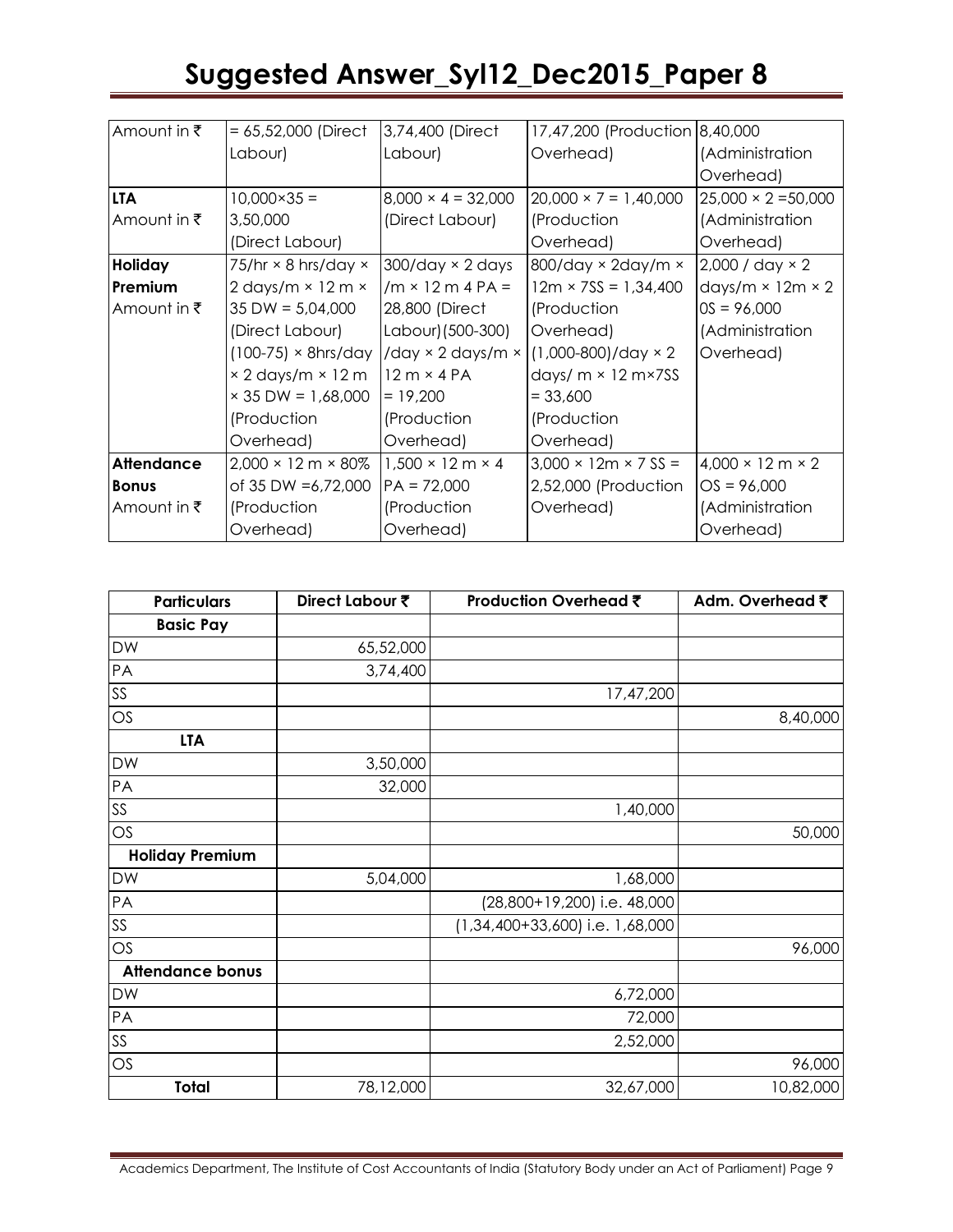#### **ALTERNATIVELY:**

**C.** Assuming that Production Assistants as not direct workers and Rates of pay for holidays is inclusive of basic wages:

**Amounts in ₹** 

| <b>Particulars</b> | <b>DW</b>                               | <b>PA</b>                            | SS                             | <b>OS</b>                                         |
|--------------------|-----------------------------------------|--------------------------------------|--------------------------------|---------------------------------------------------|
| No. of persons     | 35                                      | 4                                    | 7                              | $\mathcal{P}$                                     |
| <b>Basic Pay</b>   |                                         |                                      |                                |                                                   |
| Per week           | $75/hr \times 8 hrs/day \times$         | $300$ /day $\times$ 6 days           | $800$ /day $\times$ 6 days     | $35,000/m \times 2 OS =$                          |
| Amount in ₹        | 6 days/week $\times$ 35                 | $× 4$ pa = 7,200                     | $×7$ SS = 33,600               | 70,000                                            |
|                    | $DW = 1,26,000$                         |                                      |                                |                                                   |
| Per annum          | $1,26,000 \times 52$ weeks              | 7,200 × 52 weeks                     | $33,600 \times 52$ weeks       | $70,000 \times 12 \text{ m} =$                    |
| Amount in ₹        | $= 65,52,000$ (Direct                   | $= 3,74,400$                         | $= 17,47,200$                  | 8,40,000                                          |
|                    | Labour)                                 | (Production                          | (Production                    | (Administration                                   |
|                    |                                         | Overhead)                            | Overhead)                      | Overhead)                                         |
| <b>LTA</b>         | $10,000 \times 35 =$                    | $8,000 \times 4 = 32,000$            | $20,000 \times 7 = 1,40,000$   | $25,000 \times 2 = 50,000$                        |
| Amount in ₹        | 3,50,000 (Direct                        | (Production                          | (Production                    | (Administration                                   |
|                    | Labour)                                 | Overhead)                            | Overhead)                      | Overhead)                                         |
| Holiday            | $(100-75)$ ×8 hrs/day                   | $(500-300)/day \times 2$             | (1,000 -800)/day ×             | $2,000$ /day × 2 days/                            |
| Premium            | $\times$ 2 days/m $\times$ 12 m         | days/m $\times$ 12 m $\times$        | 2 days/ $m \times 12m \times$  | $m \times 12m \times 20S =$                       |
| Amount in ₹        | $\times$ 35 DW = 1,68,000               | $4 PA = 19,200$                      | $7SS = 33,600$                 | 96,000                                            |
|                    | (Production                             | (Production                          | (Production                    | (Administration                                   |
|                    | Overhead)                               | Overhead)                            | Overhead)                      | Overhead)                                         |
| <b>Attendance</b>  | $2,000 \times 12 \text{ m} \times 80\%$ | $1,500 \times 12 \text{ m} \times 4$ | $3,000 \times 12m \times 7$ SS | $4,000 \times 12 \text{ m} \times 2 \text{ OS} =$ |
| <b>Bonus</b>       | of 35 DW =6,72,000                      | $PA = 72,000$                        | $= 2,52,000$                   | 96,000                                            |
| Amount in ₹        | (Production                             | (Production                          | (Production                    | (Administration                                   |
|                    | Overhead)                               | Overhead)                            | Overhead)                      | Overhead)                                         |

| <b>Particulars</b>     | Direct Labour ₹ | Production Overhead ₹ | Administration Overhead ₹ |
|------------------------|-----------------|-----------------------|---------------------------|
| <b>Basic Pay</b>       |                 |                       |                           |
| <b>DW</b>              | 65,52,000       |                       |                           |
| PA                     |                 | 3,74,400              |                           |
| SS                     |                 | 17,47,200             |                           |
| OS                     |                 |                       | 8,40,000                  |
| <b>LTA</b>             |                 |                       |                           |
| <b>DW</b>              | 3,50,000        |                       |                           |
| PA                     |                 | 32,000                |                           |
| SS                     |                 | 1,40,000              |                           |
| OS                     |                 |                       | 50,000                    |
| <b>Holiday Premium</b> |                 |                       |                           |
| <b>DW</b>              |                 | 1,68,000              |                           |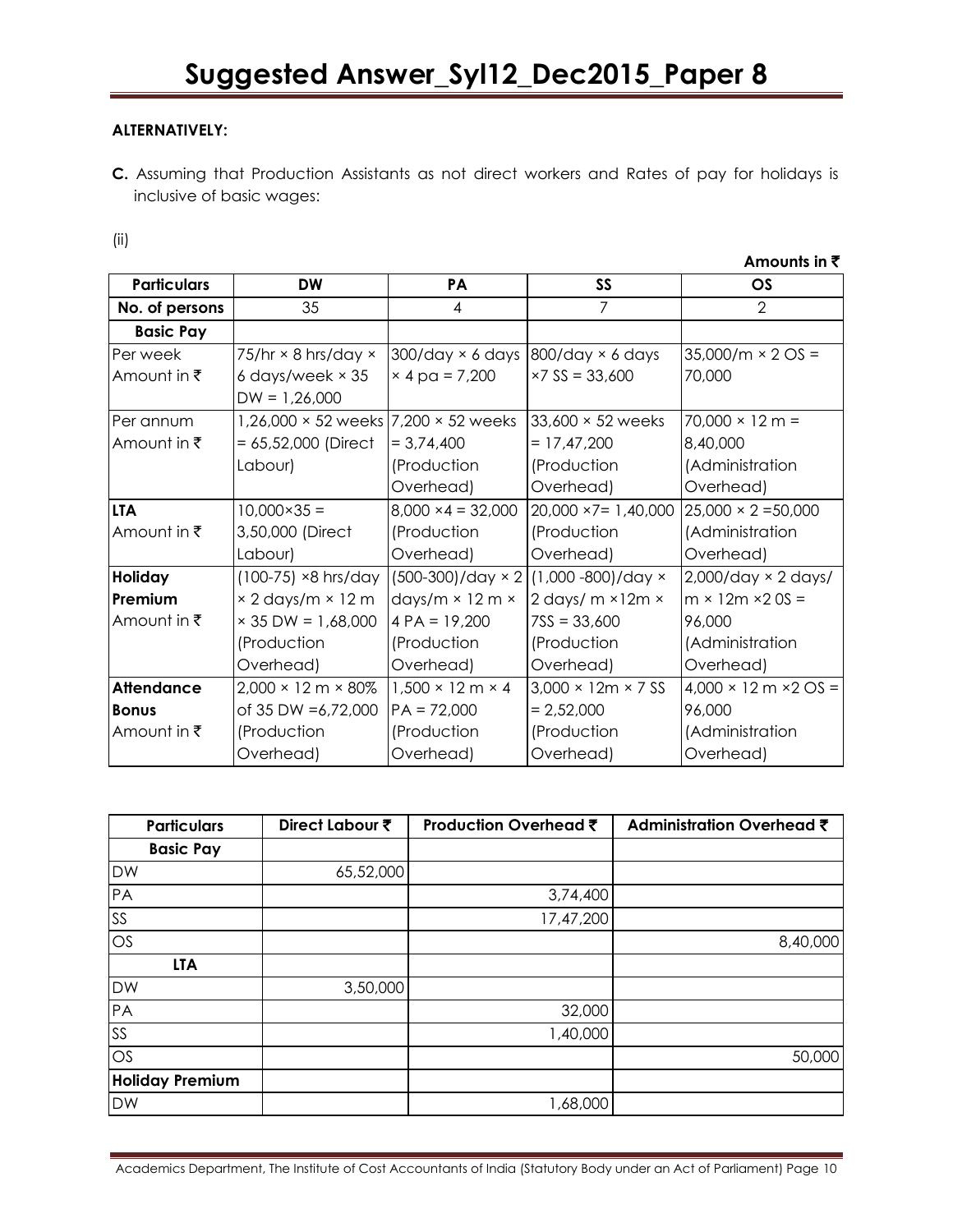| PA                      |           | 19,200    |           |
|-------------------------|-----------|-----------|-----------|
| <b>SS</b>               |           | 33,600    |           |
| OS                      |           |           | 96,000    |
| <b>Attendance bonus</b> |           |           |           |
| <b>DW</b>               |           | 6,72,000  |           |
| PA                      |           | 72,000    |           |
| SS                      |           | 2,52,000  |           |
| OS                      |           |           | 96,000    |
| Total                   | 69,02,000 | 35,10,400 | 10,82,000 |

#### **ALTERNATIVELY:**

**D.** Assuming that Production Assistants are not Direct Workers and that the holiday rates are exclusive of basic wages (i.e. holiday rates are over and above basic wages):

**Amounts in** `

(ii)

| <b>Particulars</b>     | <b>DW</b>                               | <b>PA</b>                            | <b>SS</b>                                                                            | OS                                              |
|------------------------|-----------------------------------------|--------------------------------------|--------------------------------------------------------------------------------------|-------------------------------------------------|
| No. of persons         | 35                                      | $\overline{4}$                       | $\overline{7}$                                                                       | $\overline{2}$                                  |
| <b>Basic Pay</b>       |                                         |                                      |                                                                                      |                                                 |
| Per week               |                                         |                                      | 75/ hr × 8 hrs/day ×   300/day × 6 days ×   800/ day × 6 days ×   35,000/ m × 2 OS = |                                                 |
| Amount in $\bar{\tau}$ | 6 days/ week $\times$ 35                | $4 PA = 7,200$                       | $7$ SS = 33,600                                                                      | 70,000                                          |
|                        | $DW = 1,26,000$                         |                                      |                                                                                      |                                                 |
| Per annum              | 1,26,000×52 weeks                       | $7,200 \times 52$ weeks =            | $33,600 \times 52$ weeks                                                             | $70,000 \times 12 \text{ m} =$                  |
| Amount in $\bar{\tau}$ | $= 65,52,000$ (Direct                   | 3,74,400                             | $= 17,47,200$                                                                        | 8,40,000                                        |
|                        | Labour)                                 | (Production                          | (Production                                                                          | (Administration                                 |
|                        |                                         | Overhead)                            | Overhead)                                                                            | Overhead)                                       |
| <b>LTA</b>             | $10,000 \times 35 =$                    | $8,000 \times 4 = 32,000$            | $20,000 \times 7 = 1,40,000$                                                         | $25,000 \times 2 = 50,000$                      |
| Amount in ₹            | 3,50,000                                | (Production                          | (Production                                                                          | (Administration                                 |
|                        | (Direct Labour)                         | Overhead)                            | Overhead)                                                                            | Overhead)                                       |
| Holiday                | 75/hr $\times$ 8 hrs/day $\times$       | $300$ /day $\times$ 2 days/          | 800/day × 2day/m                                                                     | $2,000 / day \times 2$                          |
| Premium                | 2 days/m $\times$ 12 m $\times$         | $m \times 12 m 4 PA =$               | $× 12 m × 7 SS =$                                                                    | days/m $\times$ 12m $\times$ 20S                |
| Amount in $\bar{\tau}$ | $35$ DW = 5,04,000                      | 28,800 (Production                   | 1,34,400                                                                             | $= 96,000$                                      |
|                        | (Direct Labour)                         | Overhead) (500-                      | (Production                                                                          | (Administration                                 |
|                        | $(100-75)$ ×8 hrs/day                   | $300$ /day $\times$ 2                | Overhead)                                                                            | Overhead)                                       |
|                        | × 2 days/m × 12 m                       | days/m $\times$ 12 m $\times$ 4      | $(1,000-800)/day \times 2$                                                           |                                                 |
|                        | $\times$ 35 DW = 1,68,000               | $PA = 19,200$                        | $days/m \times 12 m \times 7SS =$                                                    |                                                 |
|                        | (Production                             | (Production                          | 33,600 (Production                                                                   |                                                 |
|                        | Overhead)                               | Overhead)                            | Overhead)                                                                            |                                                 |
| <b>Attendance</b>      | $2,000 \times 12 \text{ m} \times 80\%$ | $1,500 \times 12 \text{ m} \times 4$ | $3,000 \times 12m \times 7$ SS                                                       | $4,000 \times 12 \text{ m} \times 2 \text{ OS}$ |
| <b>Bonus</b>           | of 35 DW = 6,72,000                     | $PA = 72,000$                        | $= 2,52,000$                                                                         | $= 96,000$                                      |
| Amount in $\bar{\tau}$ | (Production                             | (Production                          | (Production                                                                          | (Administration                                 |
|                        | Overhead)                               | Overhead)                            | Overhead)                                                                            | Overhead)                                       |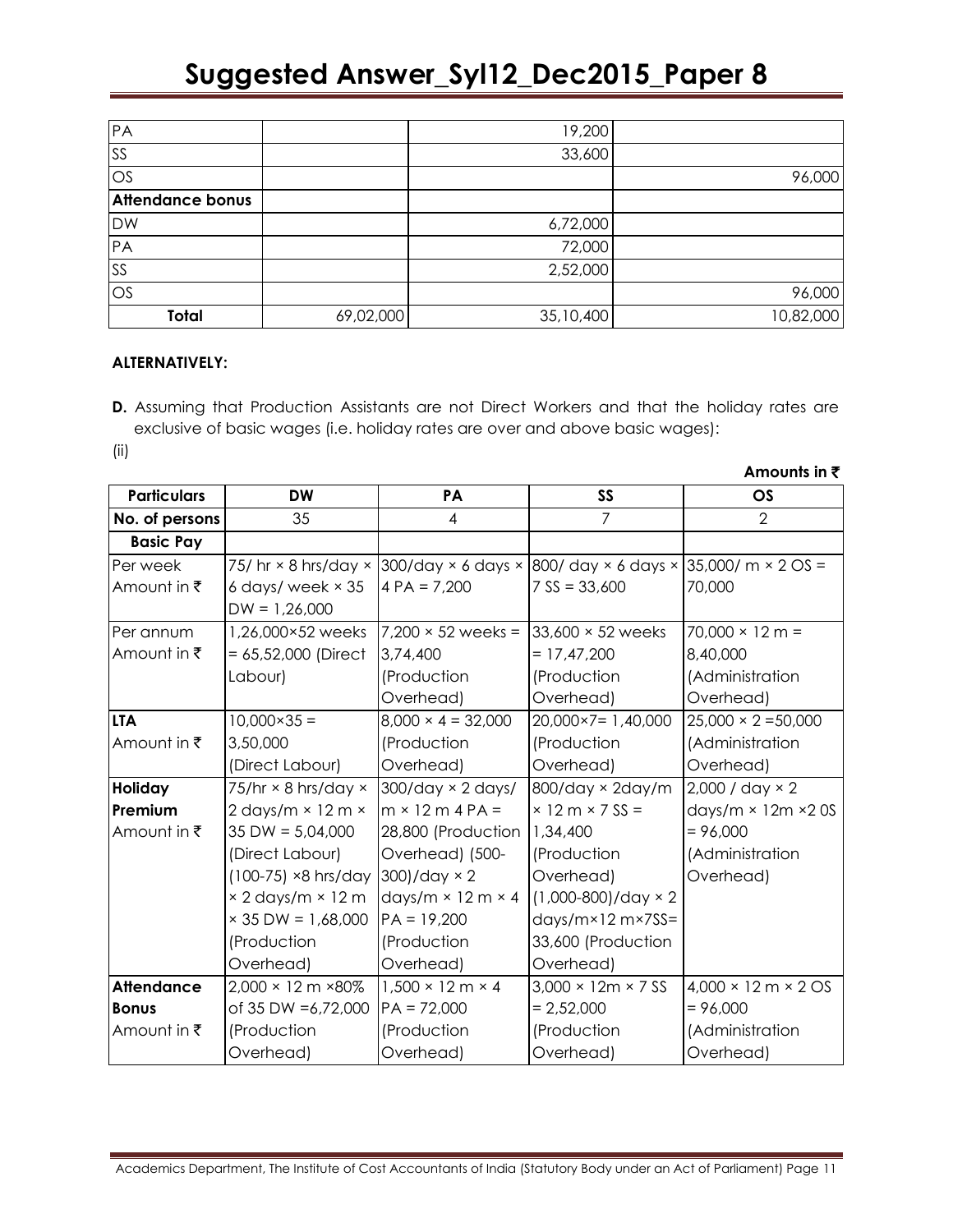| <b>Particulars</b>      | Direct Labour ₹ | Production Overhead ₹           | Administration Overhead ₹ |
|-------------------------|-----------------|---------------------------------|---------------------------|
| <b>Basic Pay</b>        |                 |                                 |                           |
| <b>DW</b>               | 65,52,000       |                                 |                           |
| PA                      |                 | 3,74,400                        |                           |
| $SS$                    |                 | 17,47,200                       |                           |
| OS                      |                 |                                 | 8,40,000                  |
| <b>LTA</b>              |                 |                                 |                           |
| DW                      | 3,50,000        |                                 |                           |
| PA                      |                 | 32,000                          |                           |
| <b>SS</b>               |                 | 1,40,000                        |                           |
| OS                      |                 |                                 | 50,000                    |
| <b>Holiday Premium</b>  |                 |                                 |                           |
| <b>DW</b>               | 5,04,000        | 1,68,000                        |                           |
| PA                      |                 | (28,800+19,200) i.e. 48,000     |                           |
| SS                      |                 | (1,34,400+33,600) i.e. 1,68,000 |                           |
| OS                      |                 |                                 | 96,000                    |
| <b>Attendance bonus</b> |                 |                                 |                           |
| <b>DW</b>               |                 | 6,72,000                        |                           |
| PA                      |                 | 72,000                          |                           |
| SS                      |                 | 2,52,000                        |                           |
| OS                      |                 |                                 | 96,000                    |
| Total                   | 74,06,000       | 36,73,600                       | 10,82,000                 |

**Explanation for treatment of above expenses is as per CAS 7. Students are not required to give reasons. However, for information, following is stated.**

#### **Note: As per CAS - 7**

- A. **Indirect Labour Cost** is the cost, which cannot be identified with a product unit. It represents the amount of wages which is paid to the workers who are not directly engaged on the production but **it includes wages paid to the workers and assistants working in departments** like purchasing, store keeping, time office, maintenance, and other service and **production departments**. Hence, payment to PA should be treated as Production Overhead.
- B. **Holiday/Overtime premium**: This is defined as 'Overtime is the time spent beyond the normal working hours' which is usually paid at a higher rate than the normal time rate. **The extra amount beyond the normal wages & salaries paid is called Overtime Premium'.**
- C. Treatment of Overtime in Cost Records As per CAS-7, Overtime Premium shall be assigned directly to the cost object or treated as overheads depending on the economic feasibility and specific circumstances requiring such overtime. **When overtime is worked due to exigencies or urgencies of the work, the basic/normal payment is treated as Direct Labour Cost and charged to Production or cost unit on which the worker is employed. Whereas the amount of premium (extra amount) is treated as overhead.**
- D. **Leave Travel Assistance** Leave Travel Assistance is paid to practically all the employees presently and therefore can be considered as a regular element of labour or staff cost as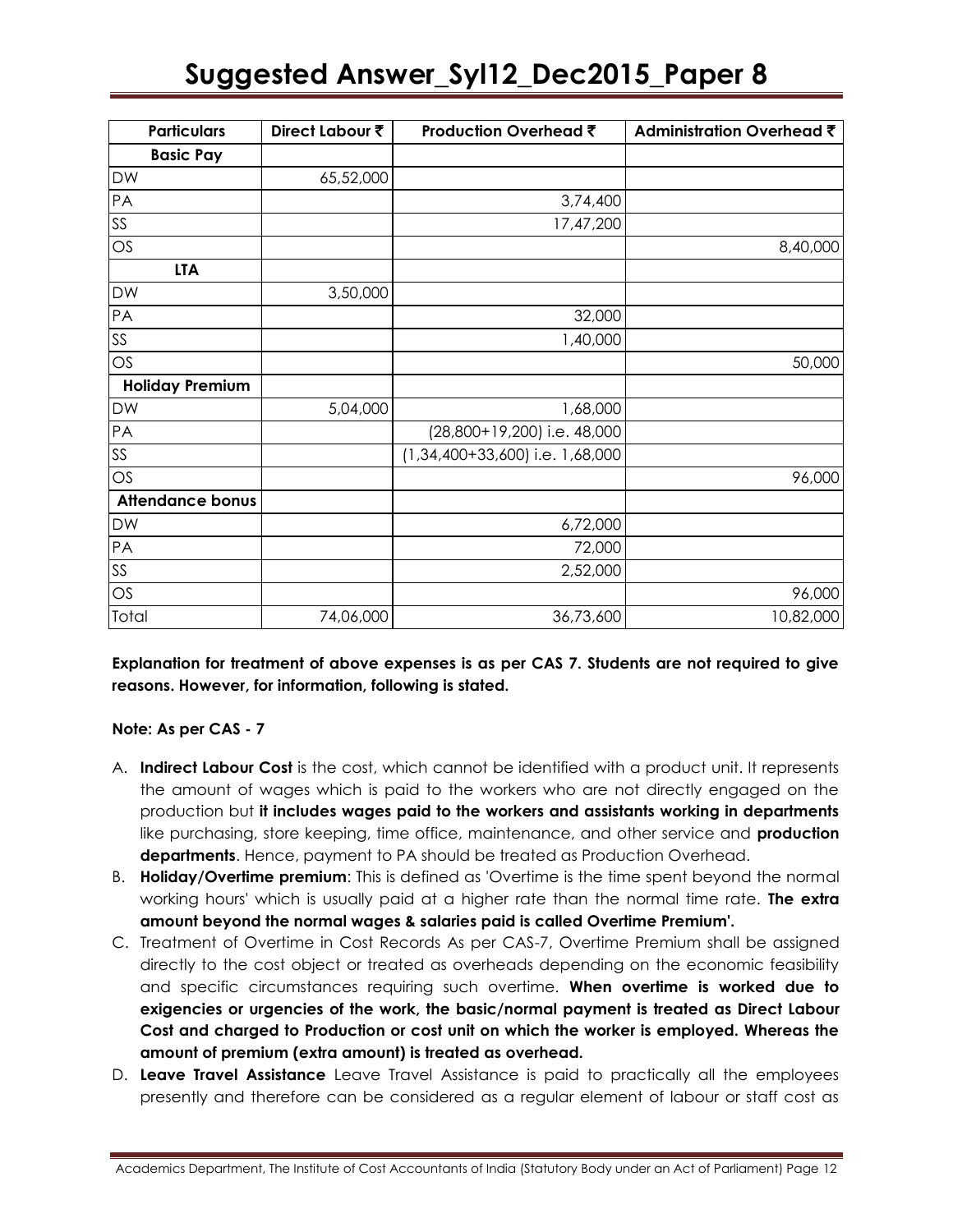the case may be. This expenditure is of a fixed nature and can be easily predetermined. **Depending whether the assistance is payable to direct labour, indirect labour or staff the expenditure should be treated as Direct Labour Cost, Production Overhead Cost or Administrative Selling Overhead Cost and should be appropriately charged.**

E. **Attendance Bonus** is paid to workers based on satisfactory attendance over a stated period and is a fringe benefit. **The cost is to be collected under a standing order number and charged as a departmental overhead as the expenses cannot be allocated to cost units directly.**

When the cost is of a regular nature it may be booked as direct wages and charged by an inflated rate over the Direct Labour Cost. **But this is however, not a sound policy.**

**(c) (1) Kovid Ltd. has three production departments viz. A, B and C and two service departments viz. X and Y. Allocated overheads are follows:**

| Allocated overheads $(\bar{\zeta})$ | 2.50.000 | 85.000 | 1,75,000 | 1.35.000 | 1.65.000                 |
|-------------------------------------|----------|--------|----------|----------|--------------------------|
| Direct Labour Hours (Hours)         | 25,000   | 18.000 | 13,000   |          | $\overline{\phantom{a}}$ |

**The expenses of the service departments are charged as follows:**

|                              |     |     |     | ,,  |     |
|------------------------------|-----|-----|-----|-----|-----|
| <b>Service Department: X</b> | 20% | 40% | 30% | ٠   | '0% |
|                              | 30% | 25% | 25% | 20% |     |

- **(i) Determine the total overheads of the service departments after loading the interdepartmental exchange of services, by the simultaneous equation method.**
- **(ii) Calculate the overhead to be charged to Job 211 which uses 25 hours in Production Department A. 4+3=7**
- **(2) A medicinal herb is collected by tribal people from the forest regions. The Purchase Department staff of X Ltd. visit the tribals in the villages, purchase the herbs and transport the herbs to the factory. The herbs are cleaned, dried, powdered and machine-packed in 100 gm sachets and sold as a certain curative medicine.**

**Which of the following items of cost will be treated as a direct expense under CAS – 10? If a certain item is not classified as a direct expense, under what element will it get classified?**

- **(i) Amount paid to the tribals.**
- **(ii) The product is patented. The cost of the patents.**
- **(iii) For every sachet sold, the tribal chief gets 5% as royalty. The amount of royalty.**
- **(iv) A pharmaceutical consultant is paid to test the effectiveness of each batch of medicine processed. The fees so paid.**
- **(v) Travel expenses of the Purchase Department personnel to the villages.**
- **(vi) Transport cost from the villages to the factory.**
- **(vii) Cost of the packing sachets.**
- **(viii) Cost of the personnel working in the cleaning and drying processes. 4**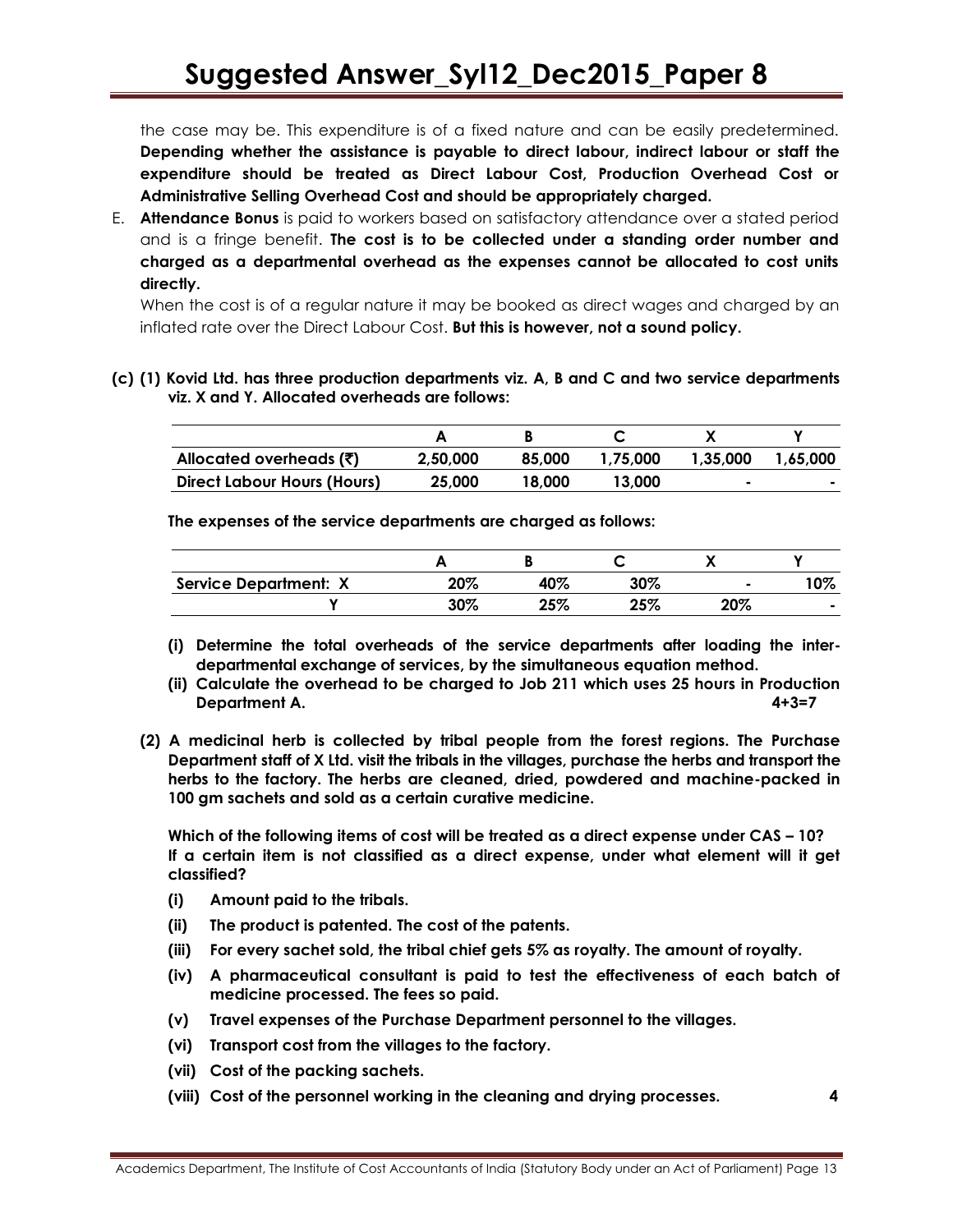- **(3) Milk is produced in a factory and packed in half liter sachets. 100 sachets are packed in each metallic reusable container and the containers are transported to milk depots in airconditioned trucks, refrigerated in the depots and sold in retail. State the element of cost under which the factory has to classify the following items as per Cost Accountancy Standards.**
	- **(i) Cost of the sachets**
	- **(ii) Cost of the containers**
	- **(iii) Transportation costs**
	- **(iv) Refrigeration costs**
	- **(v) Depot's expenses – like rent, salary of staff etc.**
	- **(vi) Cost of advertising for the milk 3**

**(4)** `**3,000/- and** `**60,000/- are written off raw materials and finished goods respectively for obsolescence. How should these be treated in Cost Accounts? 2**

#### **Answer:**

#### **II. (c) (1)**

(i) Let total overhead of department X be 'a' and department Y be 'b'

Then,  $a = 1,35,000 + 0.2b$  Or 10a – 2b = 13,50,000……………(i)  $b = 1.65,000 + 0.1a$ or –  $a+10b = 16,50,000$  …….. (ii)

After solving equation (i) & (ii)

```
-a + 10b = 16,50,000 ………(ii)
```
 $50a - 10b = 67,50,000 \dots (iii)$ 

$$
49a = 84,00,000
$$

Or 
$$
\alpha
$$
 = 1.71.428.6

 $10 \times 1,71,428.6 - 2b = 13,50,000$ 

 $Or - 2b = 13,50,000 - 17,14,286$  $3, 44, 286$ 

Or b = 
$$
\frac{3,64,28}{2}
$$

Or  $b = 1,82,143$ 

#### **Departmental overhead after apportionment of service Dept. Overheads.**

| <b>Particulars</b>                                   | <b>Production Departments</b> |        |         | <b>Service Departments</b> |           |
|------------------------------------------------------|-------------------------------|--------|---------|----------------------------|-----------|
|                                                      | A                             |        |         |                            |           |
| Allocated Overheads                                  | 2,50,000                      | 85,000 | ,75,000 | 1,35,000                   | 65,000, ا |
| Dept.<br>Distribution<br>Service<br>Οf<br>overheads: |                               |        |         |                            |           |
| $X$ (a) ₹1,71,428.6 (20: 40: 30: - : 10)             | 34,286                        | 68,572 | 51,429  | - 1,17,428.60              | 17,143    |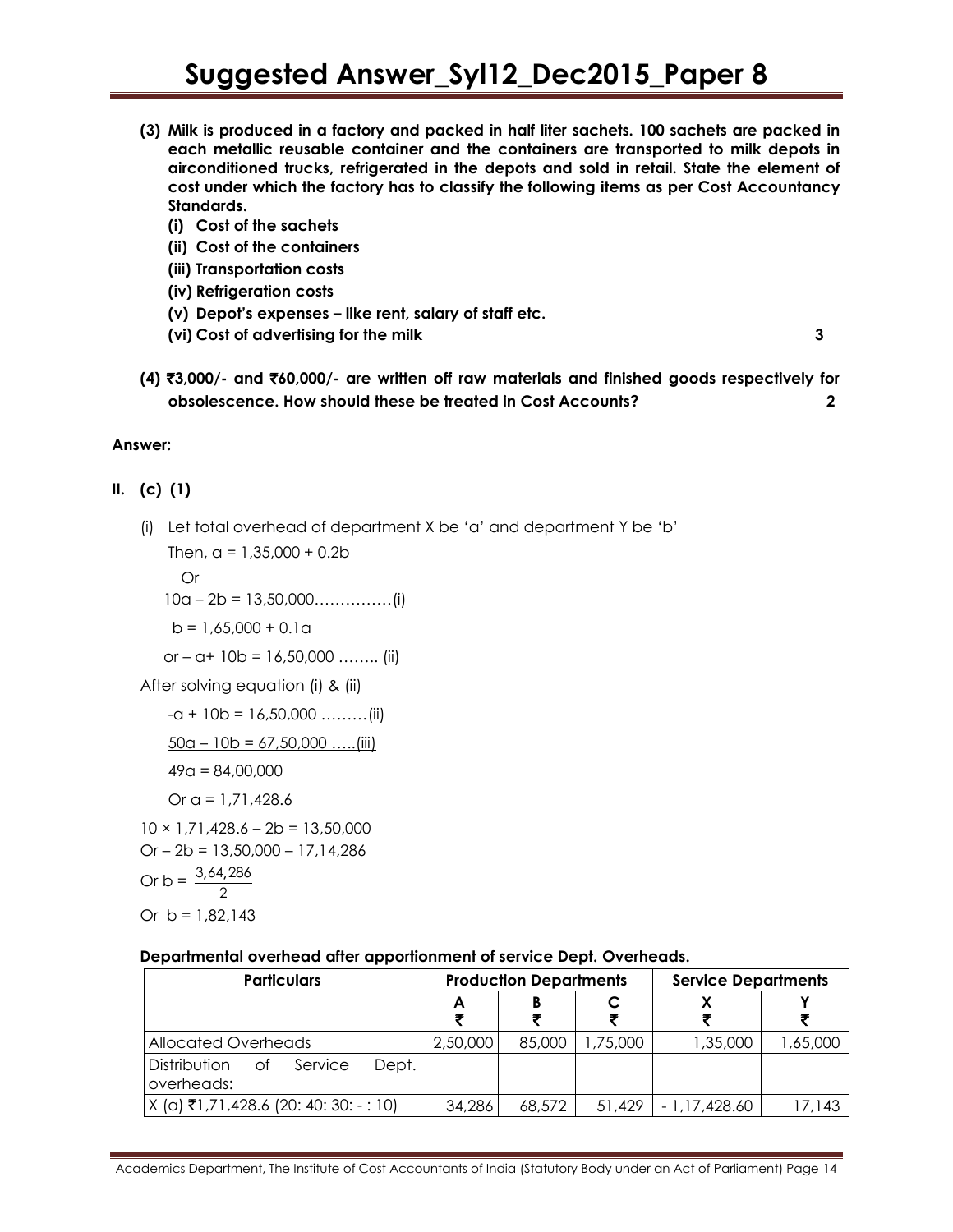| $ Y(h)$ ₹1,82,143 (30 : 25 : 25 : 20 : -) | 54,643 | 45,536                         | 45,536 | 36,428.6 | $1 - 1.82.143$ |
|-------------------------------------------|--------|--------------------------------|--------|----------|----------------|
| Total Departmental Overhead               |        | 3,38,929   1,99,108   2,71,965 |        | Nil      | Nil            |

#### **(ii) Calculation of Direct Labour Hour rate**

| <b>Production Department</b>                                       |           |
|--------------------------------------------------------------------|-----------|
| Total Departmental Overheads $(\bar{\zeta})$                       | ₹3,38,928 |
| Direct Labour Hours (Hours)                                        | 25,000    |
| Dept. Overhead<br>Direct Labour Hour rate<br>I Direct Labour Hours | ₹13.557   |

Calculation of overhead charged to job No. 211

Dept. A: ₹13.557  $\times$  25 hours = ₹338.925

#### **II. (c) (2)**

- (i) Payment Cost
- (ii) Royalty
- (iii) Fees of pharmaceutical Consultant
- (iv) Cost of personnel in cleaning and drying Direct Labour
- (v) Amount paid to tribal Raw Materials
- (vi) Travel expenses of Purchase Department personnel for Raw Materials purchase Raw Material or Administrative Overhead.
- (vii) Transport from village to factory Raw Material
- (viii) Cost of the packing sachets Production Overhead

#### **II. (c) (3)**

|       | A                         | B                                |                            |
|-------|---------------------------|----------------------------------|----------------------------|
| (i)   | Cost of sachets           | <b>Primary Packing Material</b>  | <b>Production Overhead</b> |
| (ii)  | Cost of containers        | Secondary Packing Material       | Selling and Distribution   |
|       |                           |                                  | Overhead                   |
| (iii) | Transportation costs      | <b>Relates to Finished Goods</b> | Distribution Overhead      |
| (iv)  | Refrigeration costs       | <b>Storage of Finished Goods</b> | Distribution Overhead      |
| (v)   | Depot's expenses          | <b>Marketing Cost</b>            | Selling & Distribution     |
|       |                           |                                  | Overhead                   |
| (vi)  | <b>Advertisement Cost</b> | Selling Expense                  | Selling & Distribution     |
|       |                           |                                  | Overhead                   |

#### **II. (c) (4)**

Obsolete inventory- Cost of Raw Mmaterial and Finished goods should be directly written of in the Profit & Loss A/c. No charge is made to cost of production.

₹63,000 (₹63,000 + ₹60,000) should be written off to Profit & Loss A/c.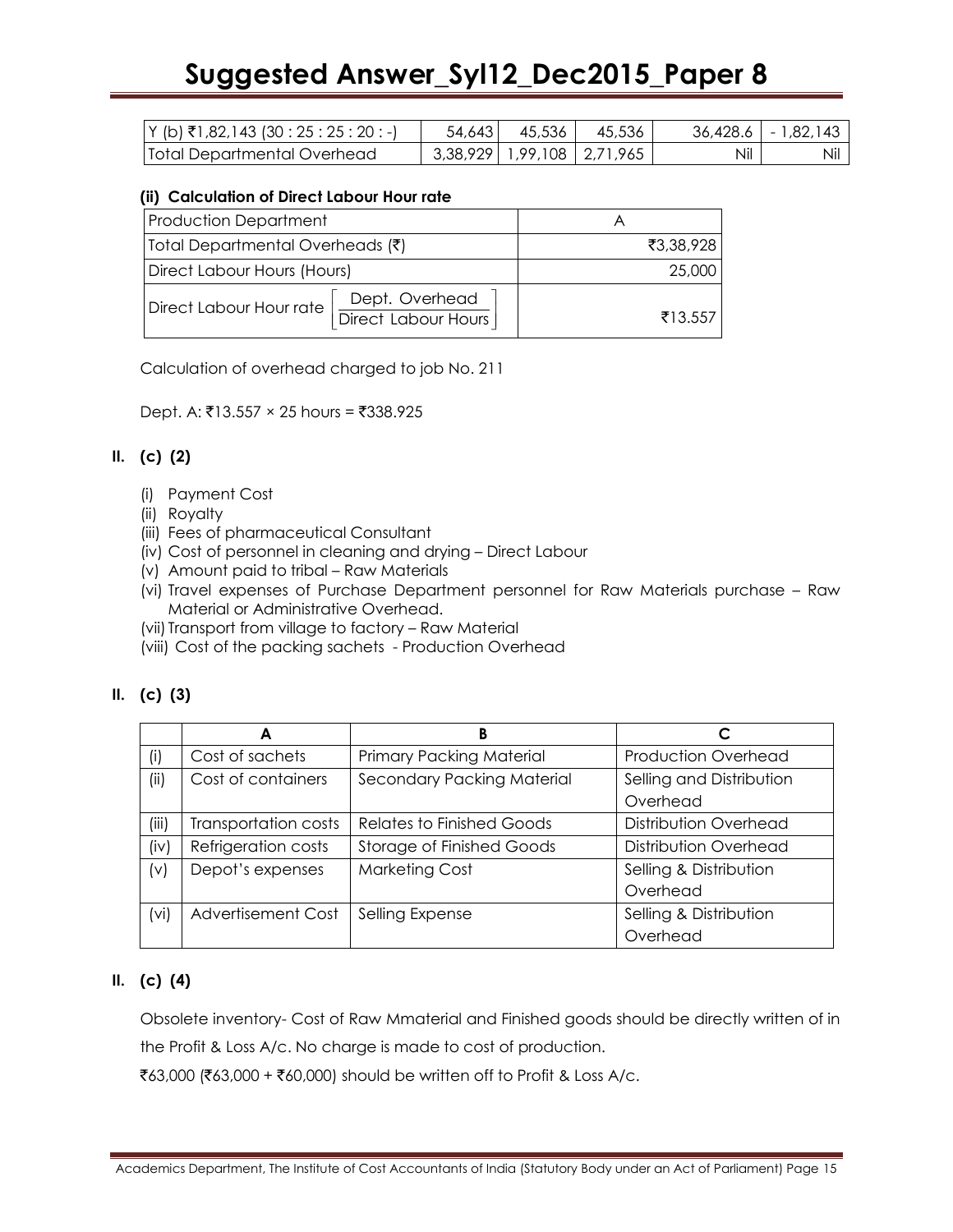- **(d) (1) What are the differences between Cost Control and Cost Reduction? 4**
	- **(2) What is meant by the following terms? Given an example of each in a situation where a factory makes use of the same production facility to make products A, B, C and D using the same raw material R.**
		- **(i) Opportunity cost**
		- **(ii) Relevant cost**
		- **(iii) Replacement cost 2×3=6**

**(3) Product B, with selling price of** `**600 per unit is the main product being produced by a factory. The factory uses component 'A' in the manufacture of B. 'A' is produced inhouse. The cost producing one unit of A is as follows: Direct Material—**`**120; Direct labour—**`**80; Direct expense—**`**20; Factory overheads: fixed—**`**20; variable—**`**15; Administrative expenses:—relating to production—**`**12; - relating to others—**`**5;**

**What is the amount relating to 'A' to be considered as material cost of B as per CAS —6? 3**

**(4) In a certain melting process, a material called 'coke' is put into the furnace along with other materials. Coke is also used as fuel to heat the furnace. How will you treat the cost of coke in the final product according to Cost Accounting Standards? 3**

#### **Answer:**

| I<br>II | O |  |
|---------|---|--|
|         |   |  |

| <b>Cost Control</b>                                                                                                                                                                              | <b>Cost Reduction</b>                                                                                                                                                                                                                                                           |
|--------------------------------------------------------------------------------------------------------------------------------------------------------------------------------------------------|---------------------------------------------------------------------------------------------------------------------------------------------------------------------------------------------------------------------------------------------------------------------------------|
| (a) Cost Control represents efforts made<br>towards achieving target or goal.                                                                                                                    | Reduction<br>(a) Cost<br>the<br>represents<br>achievement in reduction of cost.                                                                                                                                                                                                 |
| (b) The process of Cost Control is to set up a<br>target, ascertain the actual performance<br>compare it with the<br>target,<br>and<br>investigate the variances, and take<br>remedial measures. | Cost Reduction is not concerned with<br>(b)<br>maintenance of performance according<br>to standard.                                                                                                                                                                             |
| Cost Control assumes the existence of $(c)$<br>(C)<br>standards or norms which are not<br>challenged.                                                                                            | Cost Reduction assumes the existence of<br>concealed potential savings in standards<br>or norms which are therefore subjected to<br>a constant challenge with a view to<br>improvement by bringing out savings.                                                                 |
| Cost Control is a preventive function.<br>(d)<br>Costs are optimized before they are<br>incurred.                                                                                                | Cost Reduction is a corrective function. It<br>(d)<br>operates even when an efficient cost<br>control system exists. There is room for<br>reduction in the achieved costs under<br>controlled conditions.                                                                       |
| (e) Cost Control lacks dynamic approach.                                                                                                                                                         | Cost Reduction is a continuous process of<br>le)<br>analysis by various methods of all the<br>affecting costs,<br>efforts<br>factors<br>and<br>functions in an organization. The main stress<br>is upon the why of a thing and the aim is it<br>have continual economy in costs |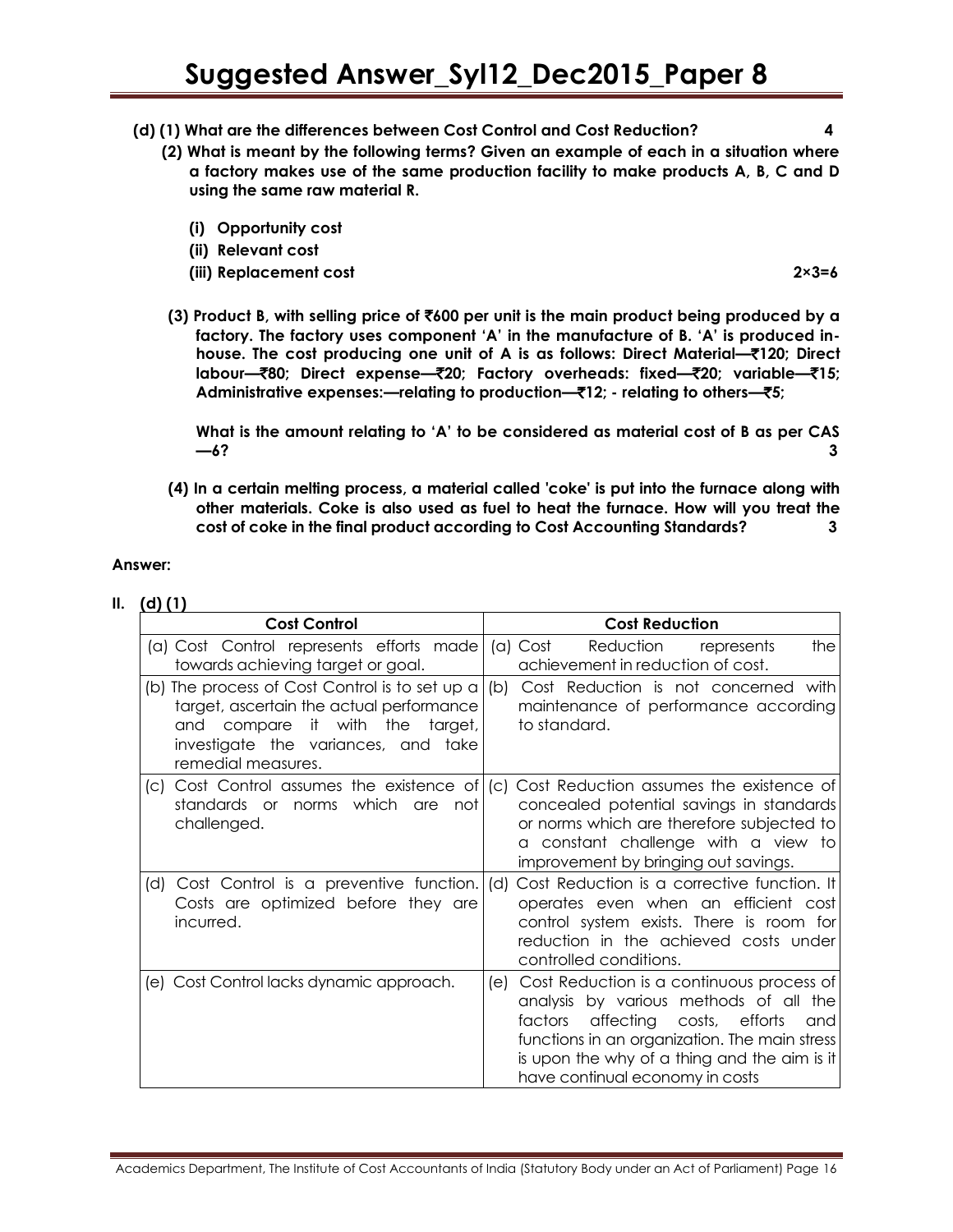### **II. (d) (2)**

- (i) Opportunity Cost is the value of the befit forgone by not doing the next best option. e.g. Opportunity Cost of product A = Value of contribution (or profit) foregone by not making B, or C, or D, whichever has the highest contribution per unit. Since resources are normally limited, there is some benefit foregone. If there is no constraint then, the opportunity cost is zero.
- (ii) Relevant Cost: 'relevance' of cost arises only with respect to a specific purpose in the context of a decision. A cost has to change if the decision is one way or other. A cost, even if variable with respect to the cost object and is out of pocket and to be incurred in future, can be irrelevant if it is the same across the alternatives concerned.

e.g. If the raw material cost removes the same for each unit of A, B, C, or D, then, it is not relevant to decide whether to produce A or B or C or D. However, if the raw material is in short supply or is consumed in different quantities across A, B, C, & D, then Raw Material cost becomes relevant in choosing the alternative A or B or C or D to be produced.

(iii) Replacement Cost: This is also a cost concept used in decision making. The item to be casted is valued at the current market price at the landed cost, if it were to be purchased.

e.g. If product A is manufactured out of existing raw material stock and product D requires purchase of material R we need to substitute replacement cost of R for A's consumption so that products A and D are compared appropriately for their profits.

#### **II. (d) (3)**

As per CAS – 6, Self manufactured item shall valued at DM + DL + DE + F.OH + Ad.OH (production)

 $= 120 + 80 + 20 + 20 + 15 + 12 = ₹267$ 

For an item to be called material cost under CAS – 6. It has to be significant and economically traceable to the cost object, otherwise it is an indirect material and classified as an overhead of production.

Component A is significant, bring 267/600 = 44.5% of the sale value of B. Hence it is DM under  $CAS - 6.$ 

#### **II. (d) (4)**

Cost of Coke to the extent it is put into the furnace, subject to if being significant in value compared to other raw materials and measurable, should be taken as raw material cost under CAS. If it is insignificant in quantity or value, it should be taken as production overhead.

The quantity and value of coke used as fuel should be treated as indirect material and classified as production overhead.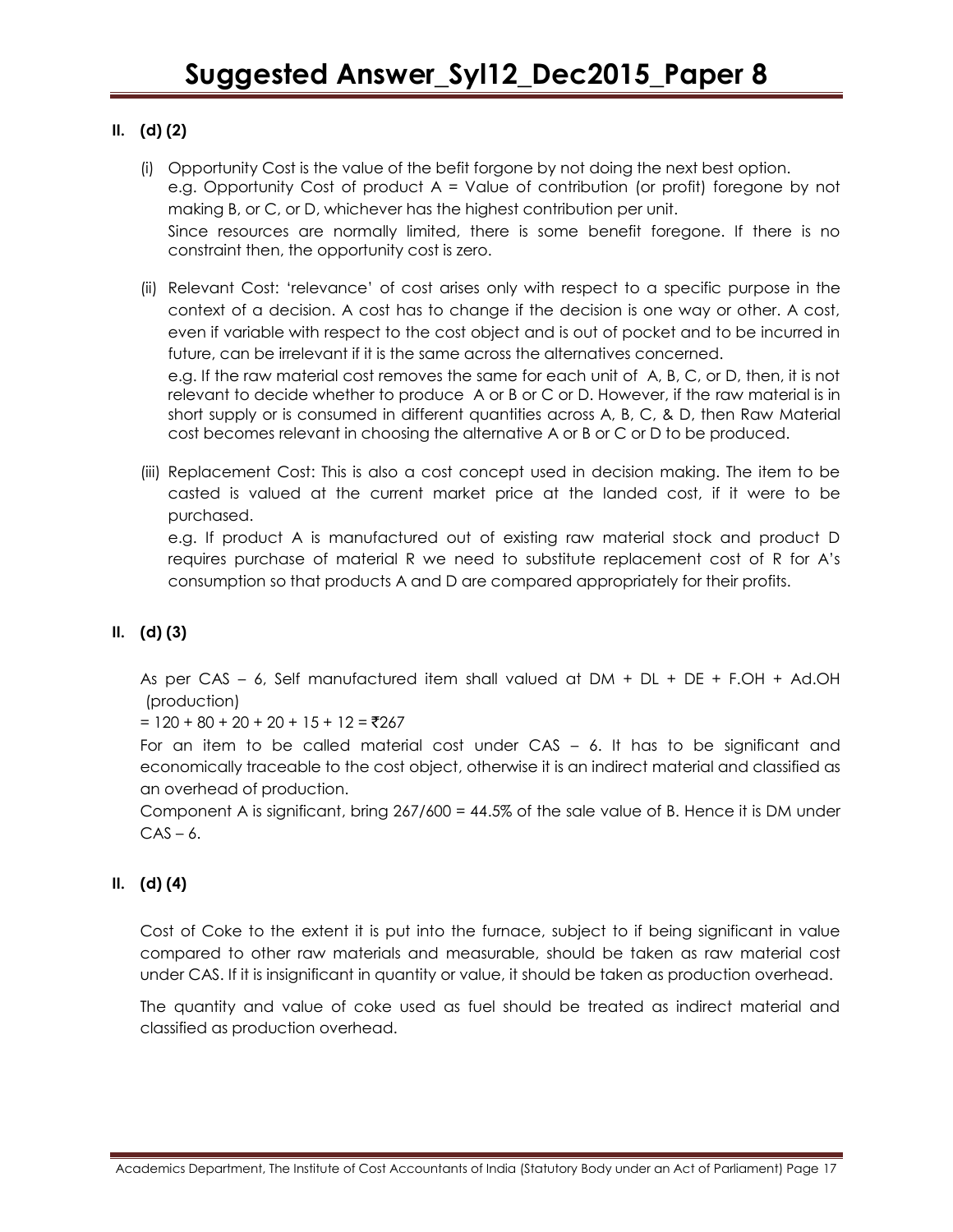- **III.** Answer any two sub-divisions from (a) to (c):  $16 \times 2 = 32$ 
	- **(a) (1) The following accounting information and financial ratios of Bhalu Ltd. relate to the year ended 31st March, 2015:**

| Inventory Turnover Ratio (considering cost of goods sold) | 6 times  |
|-----------------------------------------------------------|----------|
| Creditors Turnover Ratio                                  | 10 times |
| <b>Debtors Turnover Ratio</b>                             | 12 times |
| <b>Current Ratio</b>                                      | 2.4      |
| <b>Gross Profit Ratio</b>                                 | 25%      |

**Total sales** `**60 lakhs; cash sales 25% of credit sales; cash purchases** ` **4,60,000; working capital** `**7,14,000; closing inventory is** `**1,60,000 more than opening inventory. You are required to calculate:**

- **(i) Average Inventory**
- **(ii) Purchases**
- **(iii) Average Debtors**
- **(iv) Average Creditors**
- **(v) Average Payment Period**
- **(vi) Average Collection Period**
- **(vii)Current Assets**
- **(viii) Current Liabilities 8**
	-
- **(2) A company has earnings of** `**5,00,000. The capital structure of the company has debt and equity in which debt of** `**8,00,000 is borrowed at 10%. The cost of equity capital is currently 12.5%. Calculate the value of the firm and overall cost of capital by the net income approach. Ignore taxes. Take market value of debt at par. 4**
- **(3) Explain the concepts of operating leverage and financial leverage. 4**

#### **Answer:**

- **III. (a) (1)**
	- (i) Computation of Average Inventory:

Gross Profit =25% of ₹60,00,000 = ₹15,00,000

 $Cost of goods sold (COGS) = ₹60,00,000 - ₹15,00,000 = ₹45,00,000$ 

Inventory Turnover Ratio =COGS/Average Inventory

 $\text{\textsterling}45,00,000/A$ verage Inventory = 6

Average Inventory =  $7,50,000$ 

- (ii) Computation of Purchases: Purchases = COGS + Increase in Inventory = ₹45,00,000 + ₹1,60,000 = ₹46,60,000
- (iii) Computation of Average Debtors: Let credit sales be  $\bar{\mathfrak{e}}$ 100 then cash sales = 25% of 100 =  $\bar{\mathfrak{e}}$ 25, and total sales =  $\bar{\mathfrak{e}}$ 125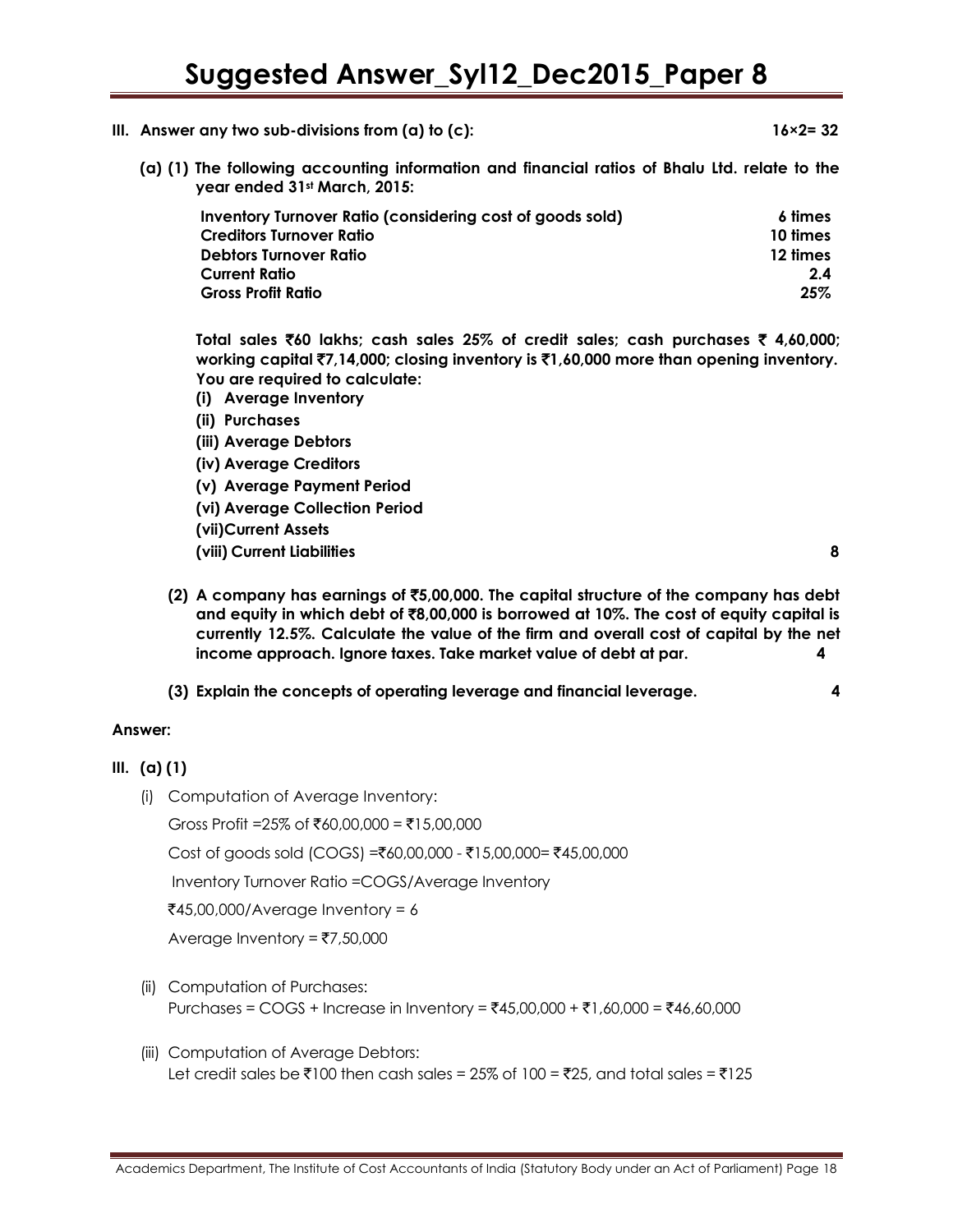When total sales is  $\bar{z}60$  lakhs then credit sales =  $\bar{z}60,00,000 \times 100/125 = \bar{z}48,00,000$  and cash  $s$ ales =  $\overline{5}$ 12,00,000 Debtors Turnover = Net Credit Sales/Average Debtors = 12 Average Debtors = ₹48,00,000 /12 = ₹4,00,000

- (iv) Computation of Average Creditors: Credit Purchase = Purchases ₹46,60,000 – Cash purchase ₹4,60,000 = ₹42,00,000 Creditors Turnover = Credit Purchases/Average Creditors Average Creditors =  $\text{\texttt{F42,00,000/10}} = \text{\texttt{F4,20,000}}$
- (v) Computation of Average Payment Period: Average Payment Period = Average Creditors × 365/Credit Purchase =`4,20,000 × 365/ `42,00,000 = 36.5 days Or  $365/C$ reditors Turnover =  $365/10 = 36.5$  days
- (vi) Computation of Average Collection Period: Average Collection Period = Average Debtors × 365/Net Credit Sales  $=\t\t\t\t\t\overline{\mathcal{F}}4,00,000 \times 365/\t\t\t\t\t\t\t\overline{\mathcal{F}}48,00,000 = 30.417 \text{ days}$ Or 365/Debtors Turnover = 365/12 = 30.417

(vii + viii) Computation of Current Assets and Current Liabilities:

Current Ratio = Current Assets / Current Liabilities =2.4 Let Current Liabilities be 'a' then Current Assets will be '2.4a' and Working Capital = 2.4a -a  $= 1.4a$ If working capital is  $\overline{57}$ , 14,000 Then Current Liabilities = ₹7,14,000 /1.4 = ₹5,10,000 Current Assets =  $\overline{5}5,10,000 \times 2.4 = \overline{5}12,24,000$ 

#### **III. (a) (2)**

#### **Computation of Value of the firm:**

|                                   | ₹         |
|-----------------------------------|-----------|
| <b>EBIT</b>                       | 5,00,000  |
| Less: Interest on ₹8,00,000 @ 10% | 80,000    |
| Earnings for shareholders         | 4,20,000  |
| $K_e$ = Cost of Equity Capital    | 12.5%     |
| Market value of equity            | 33,60,000 |
| Market value of debt              | 8,00,000  |
| Value of the firm                 | 41,60,000 |

Overall cost of capital  $\frac{3}{5}$ ₹ ,00, l,60, 5,00,000  $\frac{3,00,000}{41,60,000}$  = 12.02% or 12.019% %

#### **III. (a) (3)**

### **Operating Leverage:**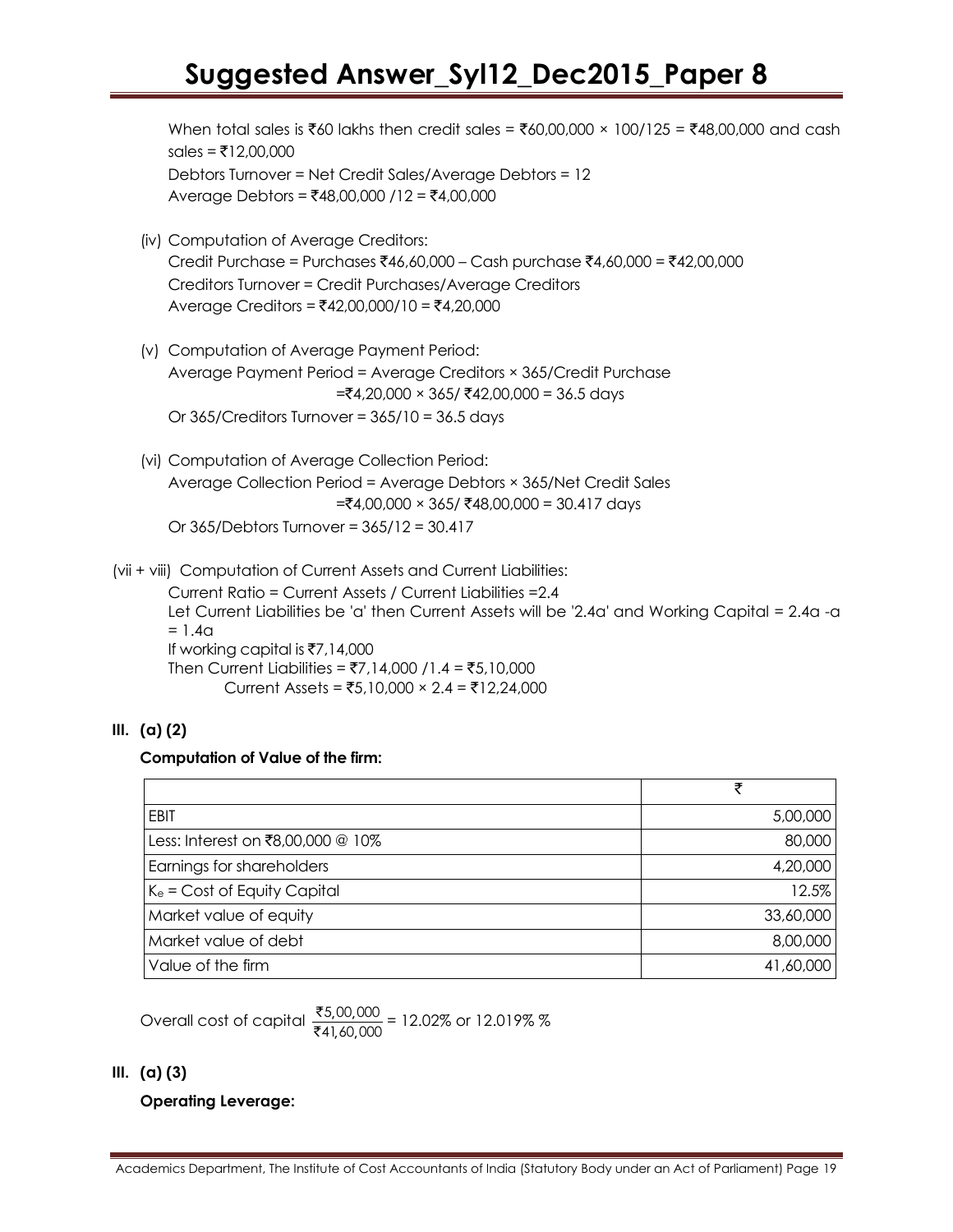It is a measure that reflects the impact of change in sales on the level of operating profits of the firm.

Degree of Operating Leverage (DOL)= <u>EarningebeforeInterestandTaxes</u>

**Contribution** 

There is a DOL for each level of output.

#### **Financial Leverage:**

Financial Leverage is the percentage increase in Earning Per Share (EPS) associated with a given percentage increase in the level of EBIT.

Degree of Financial Leverage (DFL) =  $\frac{\text{EBIT}}{\text{ESF}}$ EBT

**(b) (1) The following balances are provided by M Ltd. for the years ended 31st March, 2014 and 2015:**

| <b>Particulars</b>              | 31.03.2014 | 31.03.2015 |
|---------------------------------|------------|------------|
| <b>General Reserve</b>          | 2,40,000   | 2,90,000   |
| Profit & Loss A/c               | 4,20,000   | 6,00,000   |
| 11 % Debentures                 | 10,00,000  | 6,00,000   |
| Goodwill                        | 2,00,000   | 1,60,000   |
| Land & Building                 | 14,00,000  | 13,00,000  |
| <b>Plant &amp; Machinery</b>    | 12,00,000  | 13,20,000  |
| <b>Investment (Non trading)</b> | 4,80,000   | 4,40,000   |
| <b>Creditors</b>                | 3,70,000   | 4,30,000   |
| Provision for tax               | 1,60,000,  | 2,10,000   |
| ٠<br><b>Proposed Dividend</b>   | 2,72,000   | 2,88,000   |
| <b>Stock</b>                    | 8,00,000   | 7,70,000   |
| <b>Debtors</b>                  | 5,76,000   | 8,30,000   |
| <b>Cash at Bank</b>             | 1,76,000   | 1,86,000   |
| <b>Prepaid Expenses</b>         | 30,000     | 22,000     |

**Additional Information:**

- **1.** Investment were sold during the year for ₹70,000.
- **2. During the year an old machine costing** `**1,60,000 was sold for** `**72,000. Its written down value was** `**90,000.**
- **3. Depreciation was charged on plant and machinery @ 20% on the opening balance.**
- **4. There was no purchase or sale of land and building during the year.**
- **5. Provision for tax made during the year was** `**1,92,000.**
- **6. During the year premium on redemption of debentures written-off was** `**40,000. You are required to prepare a statement showing the net cash flow from operating activities. 8**

**(2) (i) Following are the details regarding two companies A Ltd. and B Ltd.:**

| <b>Details</b>          | A.Ltd. | B.Ltd. |
|-------------------------|--------|--------|
| Internal Rate of Return | $15\%$ | 5%     |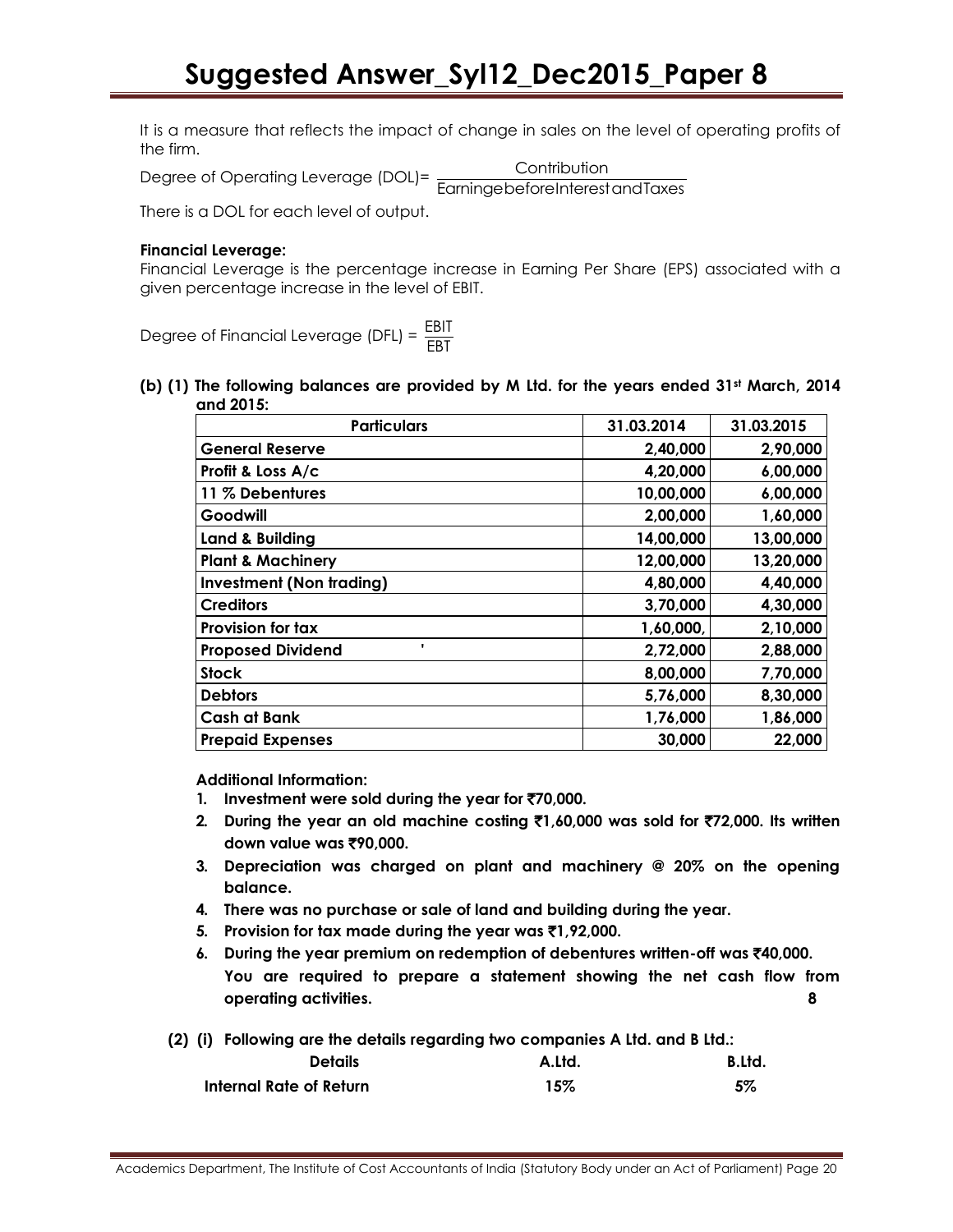| Cost of equity capital    | 10% | $10\%$ |
|---------------------------|-----|--------|
| <b>Earnings per share</b> | ₹8  | ₹8     |

**Calculate the value of an equity share of each of these companies according to Walter's model when dividend payout ratio is 75% What should be each company's strategy to maximize the market value of its share? 4**

**(3) Write a short note on the Dividend Irrelevance Theory of Modigliani and Miller. 4**

#### **Answer:**

#### **III. (b) (1)**

#### **Statement Showing Net cash flow from Operating Activities for the year ended 31st March, 2015 of M Ltd.**

| <b>Particulars</b>                                       | ₹        | ₹          |
|----------------------------------------------------------|----------|------------|
| Profit & Loss A/c as on 31.03.2015                       |          | 6,00,000   |
| Less: Profit & Loss A/c as on 31.03.2014                 |          | 4,20,000   |
|                                                          |          | 1,80,000   |
| Add: Transfer to General Reserve (₹ 2,90,000 - 2,40,000) | 50,000   |            |
| Provision for tax                                        | 1,92,000 |            |
| <b>Proposed Dividend</b>                                 | 2,88,000 | 5,30,000   |
| Profit before tax                                        |          | 7,10,000   |
| Adjustment for Depreciation:                             |          |            |
| Land & Building                                          | 1,00,000 |            |
| Plant & Machinery                                        | 2,40,000 | 3,40,000   |
| Profit on sale of Investment (₹70,000 - ₹40,000) WN-2    |          | (30,000)   |
| Loss on sale of Plant & Machinery                        |          | 18,000     |
| Goodwill written-off (₹ 2,00,000 - 1,60,000)             |          | 40,000     |
| Premium on redemption of debentures written-off          |          | 40,000     |
| <b>Operating Profit before Working Capital Changes</b>   |          | 11,18,000  |
| W. C. Changes: Decrease in Prepaid Expenses              |          | 8,000      |
| Decrease in Stock                                        |          | 30,000     |
| Increase in Debtors                                      |          | (2,54,000) |
| Increase in Creditors                                    |          | 60,000     |
| Cash generated from Operations                           |          | 9,62,000   |
| Income Tax paid WN-1                                     |          | (1,42,000) |
| Net Cash Inflow from Operating Activities                |          | 8,20,000   |

#### **Working Notes:**

| Dr.                            | <b>Provision for Tax Account</b> |                                 |          |
|--------------------------------|----------------------------------|---------------------------------|----------|
| <b>Particulars</b>             |                                  | <b>Particulars</b>              |          |
| To Bank A/c (Balancing figure) |                                  | $1,42,000$ By Balance b/d       | 60,000,  |
| To Balance c/d                 |                                  | $2,10,000$ By Profit & Loss A/c | ,92,000  |
|                                | 3,52,000                         |                                 | 3,52,000 |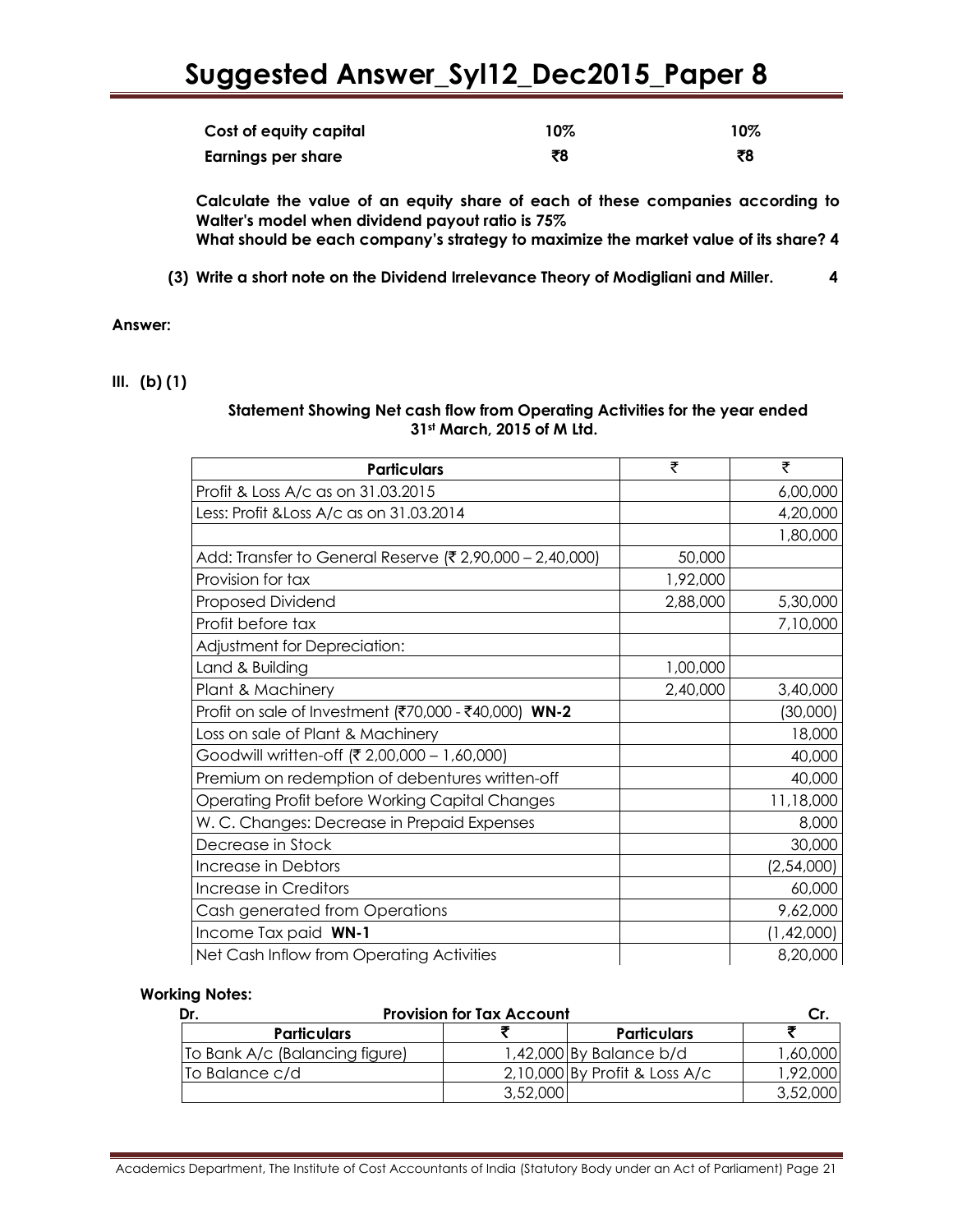| Dr.                           |          |                             |          |
|-------------------------------|----------|-----------------------------|----------|
| <b>Particulars</b>            |          | <b>Particulars</b>          |          |
| To Balance b/d                |          | 4,80,000 By Bank A/c (sale) | 70,000   |
| To Profit & Loss A/c (profit) |          | 30,000 By Balance c/d       | 4,40,000 |
|                               | 5,10,000 |                             | 5,10,000 |

#### **III. (b) (2)**

When DP ratio is 75%, Dividend per share is 75% of  $\bar{\tau}$  8 =  $\bar{\tau}$ 6 per share

Value of an equity share =  $\frac{D + (r / k) \times (E - D)}{h}$ k

Computation of value per share:

| <b>Particulars</b>      | A Ltd. | B Ltd.                                                                        |
|-------------------------|--------|-------------------------------------------------------------------------------|
| When D/P ratio $75\%$ = | ₹90    | $[6 + 0.15 / 0.10 \times 2]/ 0.10$ $[6 + 0.05 / 0.10 \times 2]/ 0.10$<br>₹70∣ |

#### **Inference:**

**A Ltd:** A Ltd. is treated as Growth firm. IRR exceeds cost of capital. When (r) retained earnings exceeds capitalisation rate (k) the market value per share increases and D/P ratio decreases. The market value per share will be maximum when it retains all its earnings without distributing any dividend. The optimum payment ratio is 0

**B Ltd:** B Ltd; is treated as a decline firm. IRR is less than cost of capital. In case of declining firms, where r is less than k, the market value per share increases as D/P ratio increases. It is beneficial to the company if it distributes the earnings to its shareholders.

The market value per share will be maximum when it declares 100% dividend without retaining its earnings optimum D/P ratio is 100% .

#### **III. (b) (3)**

**Dividend Irrelevance Theory of Modigliani and Miller:** This model explains the irrelevance of the dividend policy. When profits are used to declare dividends, the market price increases. At the same time there is a fall in the reserves for reinvestment. Hence for expansion, the company raises additional capital by issuing new shares; increase in the overall number of shares will lead to a fall in the market price per share. Hence the shareholders will be indifferent towards the dividend policy.

Modigliani and Miller stated the reason: The value of the Firm is determined by its basic earnings power and its risk class, and therefore, the Firm's value depend on its asset investment policy rather than on how earnings are split between dividends and retained earnings.

#### **(c) (1) S. Ltd. produces a product with the following revenue-cost structure:**

|                      | $\bar{\tau}$ per unit |
|----------------------|-----------------------|
| <b>Raw Material</b>  | 115                   |
| <b>Direct labour</b> | 80                    |
| <b>Overheads</b>     | 37                    |
| Total cost           | 232                   |
| <b>Profit</b>        | 58                    |
| <b>Selling Price</b> | 290                   |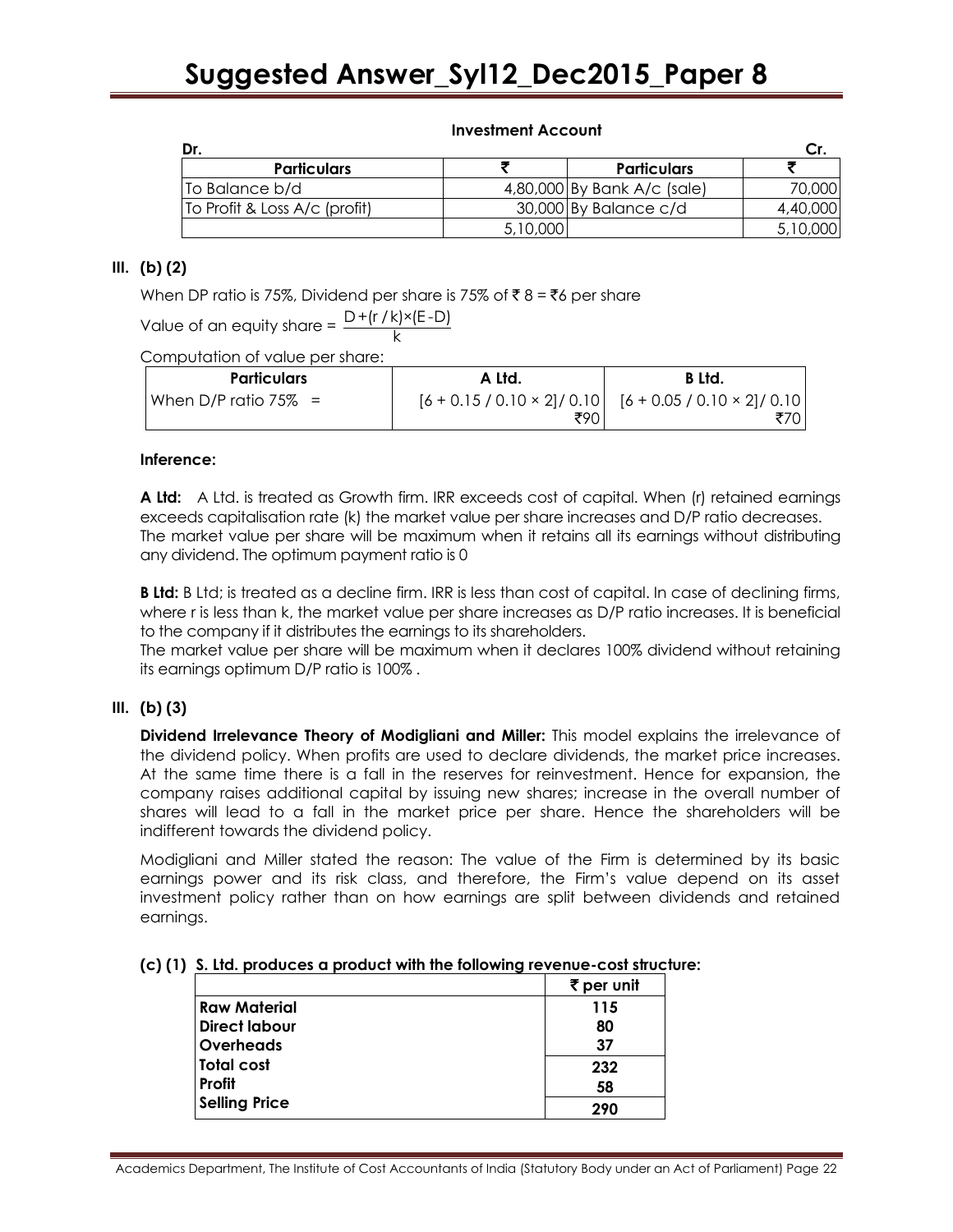**The following additional information is available:**

- **(i) Average raw materials in stock: one month**
- **(ii) Average work in-process: half-a-month—Raw Materials 100%, Direct labour 50%, Overheads 50% complete**
- **(iii) Average finished goods in stock: one month**
- **(iv) Credit allowed by suppliers: one month**
- **(v) Credit allowed to debtors: two months**
- **(vi) Time lag in payment of wages: half-a-month**
- **(vii) Overheads: one month**
- **(viii) One-fourth of sales are on cash basis**
- **(ix)** Cash balance is expected to be  $\bar{\tau}$  1,65,000

**You are required to prepare a statement showing the Working Capital requirement of the company to finance a level of activity of 60,000 units of annual output. Assume uniform production throughout the year. Wages and overheads accrue uniformly. Debtors are to be taken at cost. 12**

**(2) M/s. Progressive Co. Ltd. is considering an investment in Machine X. The cash flows expected are as under:**

| Initial Outflow (in lakhs $\bar{x}$ ) | Cash in flows (in lakhs ₹) |                      |          |                      |                      |
|---------------------------------------|----------------------------|----------------------|----------|----------------------|----------------------|
| <b>Cost of Machine</b>                | At the end of              |                      |          |                      |                      |
|                                       | 1 <sup>st</sup> vear       | 2 <sup>nd</sup> vear | 3rd vear | 4 <sup>th</sup> vear | 5 <sup>th</sup> vear |
| 30                                    | $\overline{\phantom{a}}$   | 10                   |          |                      |                      |

**The cost of capital is 10% p. a. PV of** `**1 at 10% from year one to five:**

| End of year |                |     |     |     |     |
|-------------|----------------|-----|-----|-----|-----|
| P/V factor: | $\mathbf{Q}$ 1 | .83 | .75 | .68 | .62 |

**Advise the Management whether the machine may be bought using the Net Present Value Method. 4**

#### **Answer:**

#### **III. (c) (1)**

#### **Statement showing estimate of Working capital**

| Particulars                                                                                           | ₹        |           |
|-------------------------------------------------------------------------------------------------------|----------|-----------|
| <b>Current Assets:</b>                                                                                |          |           |
| Stock of Raw material (60,000 units $\times$ 115 $\times$ 1/12)                                       |          | 5,75,000  |
| Work-in-progress:                                                                                     |          |           |
| Raw materials (60,000 units $\times$ 115 $\times$ 1/12 $\times$ 1/2)                                  | 2,87,500 |           |
| Direct labour (60,000 units x 80 x 1/12 $\times$ 1/2 $\times$ 1/2)                                    | 1,00,000 |           |
| Overheads (60,000 units $\times$ 37 $\times$ 1/12 $\times$ 1/ <sub>2</sub> $\times$ 1/ <sub>2</sub> ) | 46,250   | 4,33,750  |
| Stock of finished goods (60,000 units $\times$ 232 $\times$ 1/12)                                     |          | 11,60,000 |
| Debtors (60,000 units $\times$ 3/4 $\times$ 232 $\times$ 2/12)                                        |          | 17,40,000 |
| Cash balance                                                                                          |          | 1,65,000  |
|                                                                                                       | a        | 40,73,750 |